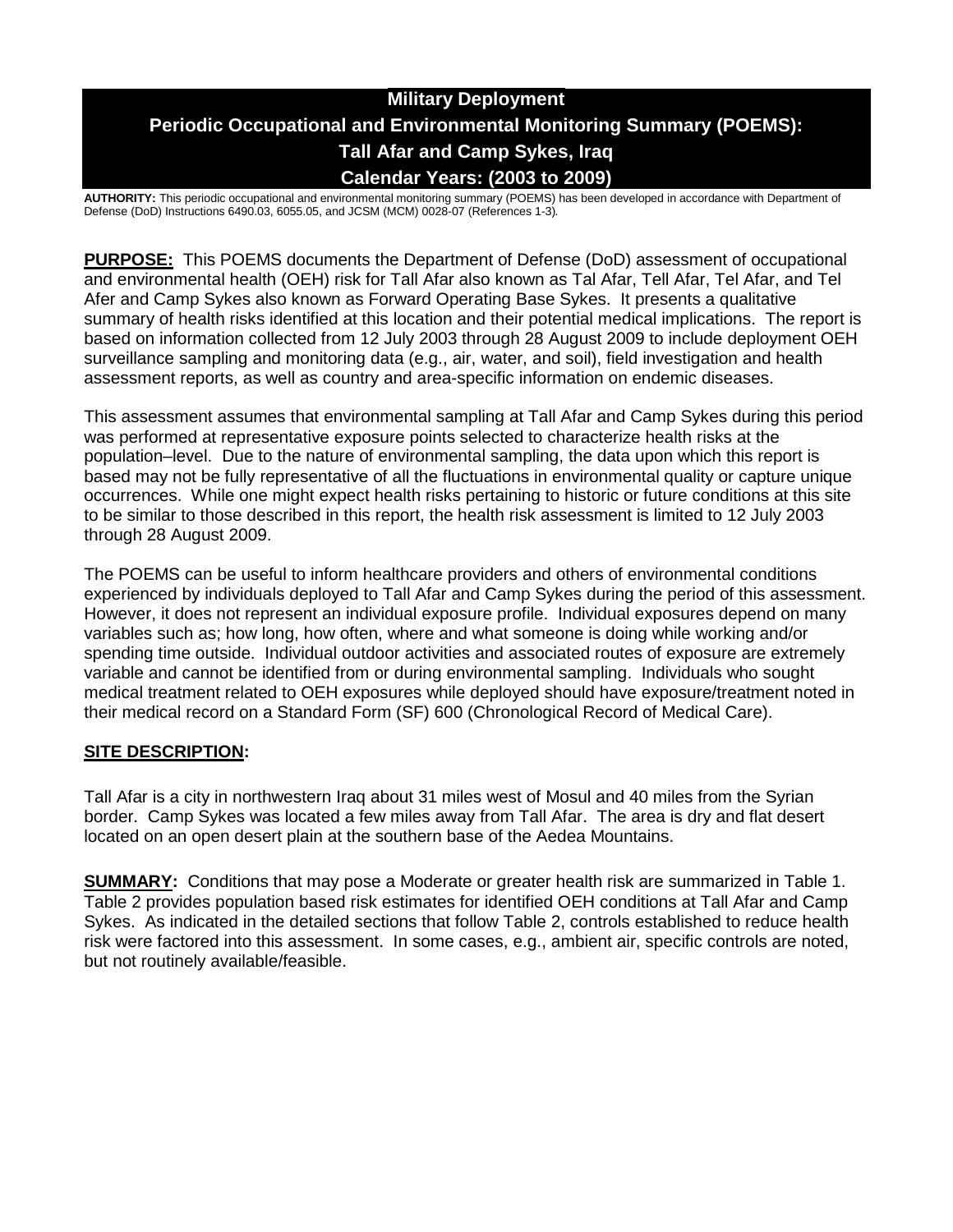## **Table 1: Summary of Occupational and Environmental Conditions with MODERATE or Greater Health Risk**

#### **Short-term health risks & medical implications:**

The following hazards may be associated with potential acute health effects in some personnel during deployment at Tall Afar and Camp Sykes:

Inhalable coarse particulate matter less than 10 micrometers in diameter  $(PM_{10})$ ; food/waterborne diseases (e.g., bacterial diarrhea, hepatitis A, typhoid/paratyphoid fever, diarrhea-cholera, diarrhea-protozoal, brucellosis, hepatitis E); other endemic diseases (cutaneous leishmaniasis (acute), Crimean-Congo hemorrhagic fever, sandfly fever, typhus-miteborne, leptospirosis, schistosomiasis, Tuberculosis (TB), rabies, Q fever); and heat stress. For food/waterborne diseases (e.g., bacterial diarrhea, hepatitis A, typhoid/paratyphoid fever, diarrhea-cholera, diarrhea-protozoal, brucellosis, hepatitis E), if ingesting local food and water, the health effects can temporarily incapacitate personnel (diarrhea) or result in prolonged illness (hepatitis A, typhoid/paratyphoid fever, brucellosis, hepatitis E). Risks from food/waterborne diseases may have been reduced with preventive medicine controls and mitigation, which includes hepatitis A and typhoid fever vaccinations and only drinking from approved water sources in accordance with standing CENTCOM policy. For other vector-borne endemic diseases (cutaneous leishmaniasis (acute), Crimean-Congo hemorrhagic fever, sandfly fever, typhus-miteborne), these diseases may constitute a significant risk due to exposure to biting vectors; risk reduced to 'Low' by proper wear of the treated uniform, application of repellent to exposed skin, bed net use, and appropriate chemoprophylaxis, as well as minimizing areas of standing water and other vector-breeding areas. For water contact diseases (leptospirosis, schistosomiasis), activities involving extensive contact with surface water increase risk. For respiratory diseases (TB), personnel in close-quarter conditions could have been at risk for person-to-person spread. Animal contact diseases (rabies, Q fever), pose year-round risk. For heat stress, risk can be greater during months of April through October, and greater for susceptible persons including those older than 45, of low fitness level, unacclimatized, or with underlying medical conditions, and those under operational constraints (equipment, PPE, vehicles). Risks from heat stress may have been reduced with preventive medicine controls, work-rest cycles, proper hydration and nutrition, and mitigation.

Air quality: For inhalable coarse particulate matter less than 10 micrometers in diameter ( $PM_{10}$ ), the PM<sub>10</sub> overall short-term risk was 'Low to high.' For inhalable fine particulate matter less than 2.5 micrometers in diameter (PM<sub>2.5</sub>), the PM<sub>2.5</sub> overall short-term risk was 'Low.' However, exposures to PM<sub>10</sub> and PM<sub>2.5</sub> may vary, as conditions may vary, and may result in mild to more serious short-term health effects (e.g., eye, nose or throat and lung irritation) in some personnel while at this site, particularly exposures to high levels of dust such as during high winds or dust storms. For  $PM_{10}$  and  $PM_{2.5}$ , certain subgroups of the deployed forces (e.g., those with pre-existing asthma/cardio-pulmonary conditions) are at greatest risk of developing notable health effects. For burn pits, although the short-term risk for  $PM_{10}$  and for  $PM_{2.5}$  was 'Low,' there were operating burn pits utilized at or around Tall Afar and Camp Sykes – see Section 10.7. For burn pits, exposures may vary, and exposure to high levels of  $PM_{10}$  and to  $PM_{2.5}$  in the smoke may also result in mild to more serious short-term health effects (e.g., eye, nose or throat and lung irritation) in some personnel (e.g., burn pit workers and any other personnel who worked at or in close proximity of the burn pits) and certain subgroups (e.g., those with pre-existing asthma/cardio-pulmonary conditions) while at this site. Although most short-term health effects from exposure to particulate matter and burn pit smoke should have resolved post-deployment, providers should be prepared to consider the relationship between deployment exposures and current complaints. Some individuals may have sought treatment for acute respiratory irritation during their time at Tall Afar and Camp Sykes. Personnel who reported with symptoms or required treatment while at this site should have exposure and treatment noted in medical record (e.g., electronic medical record and/or on a Standard Form (SF) 600 (Chronological Record of Medical Care).

## **Long-term health risks & medical implications:**

The following hazards may be associated with potential chronic health effects in some personnel during deployment at Tall Afar and Camp Sykes:

Air quality: For inhalable fine particulate matter less than 2.5 micrometers in diameter (PM<sub>2.5</sub>), the overall longterm risk was 'Low.' Inhalable coarse particulate matter less than 10 micrometers in diameter (PM $_{10}$ ) was not evaluated for long-term risk due to no available health guidelines. However, the area was a dusty desert environment, and conditions may have varied. In addition, for burn pits, although the long-term risk for  $PM_{10}$ was not evaluated for long-term risk due to no available health guidelines and the risk for  $PM_{2.5}$  was not

> Page 2 of 26 Reviewed by CENTCOM SG (02 April 2015) Final Approval Date (12 February 2016)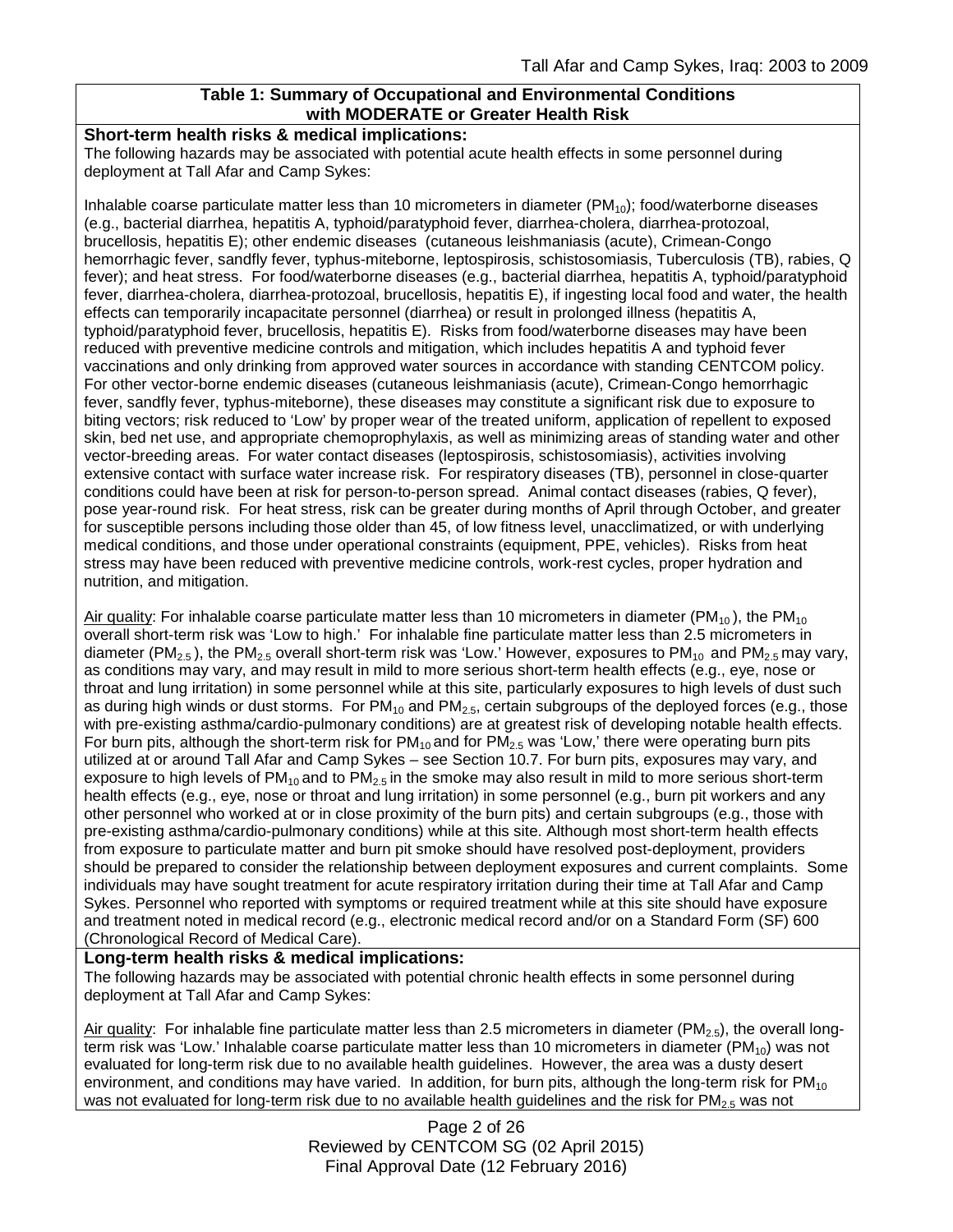evaluated due to not enough air sampling data available to characterize risk, there were operating burn pits utilized at or around Tall Afar and Camp Sykes, and conditions may have varied – see Section 10.7. For inhalational exposure to high levels of dust,  $PM_{10}$  and  $PM_{2.5}$ , such as during high winds or dust storms, and for exposure to burn pit smoke, it is considered possible that some otherwise healthy personnel who were exposed for a long-term period to dust and particulate matter could develop certain health conditions (e.g., reduced lung function, cardiopulmonary disease). Personnel with a history of asthma or cardiopulmonary disease could potentially be more likely to develop such chronic health conditions. While the dust and particulate matter exposures and exposures to burn pits are acknowledged, at this time there were no specific recommended, post-deployment medical surveillance evaluations or treatments. Providers should still consider overall individual health status (e.g., any underlying conditions/susceptibilities) and any potential unique individual exposures (such as burn pits/barrels, incinerators, occupational or specific personal dosimeter data) when assessing individual concerns. Certain individuals may need to be followed/evaluated for specific occupational exposures/injuries (e.g., annual audiograms as part of the medical surveillance for those enrolled in the Hearing Conservation Program; and personnel covered by Respiratory Protection Program and/or Hazardous Waste/Emergency Responders Medical Surveillance).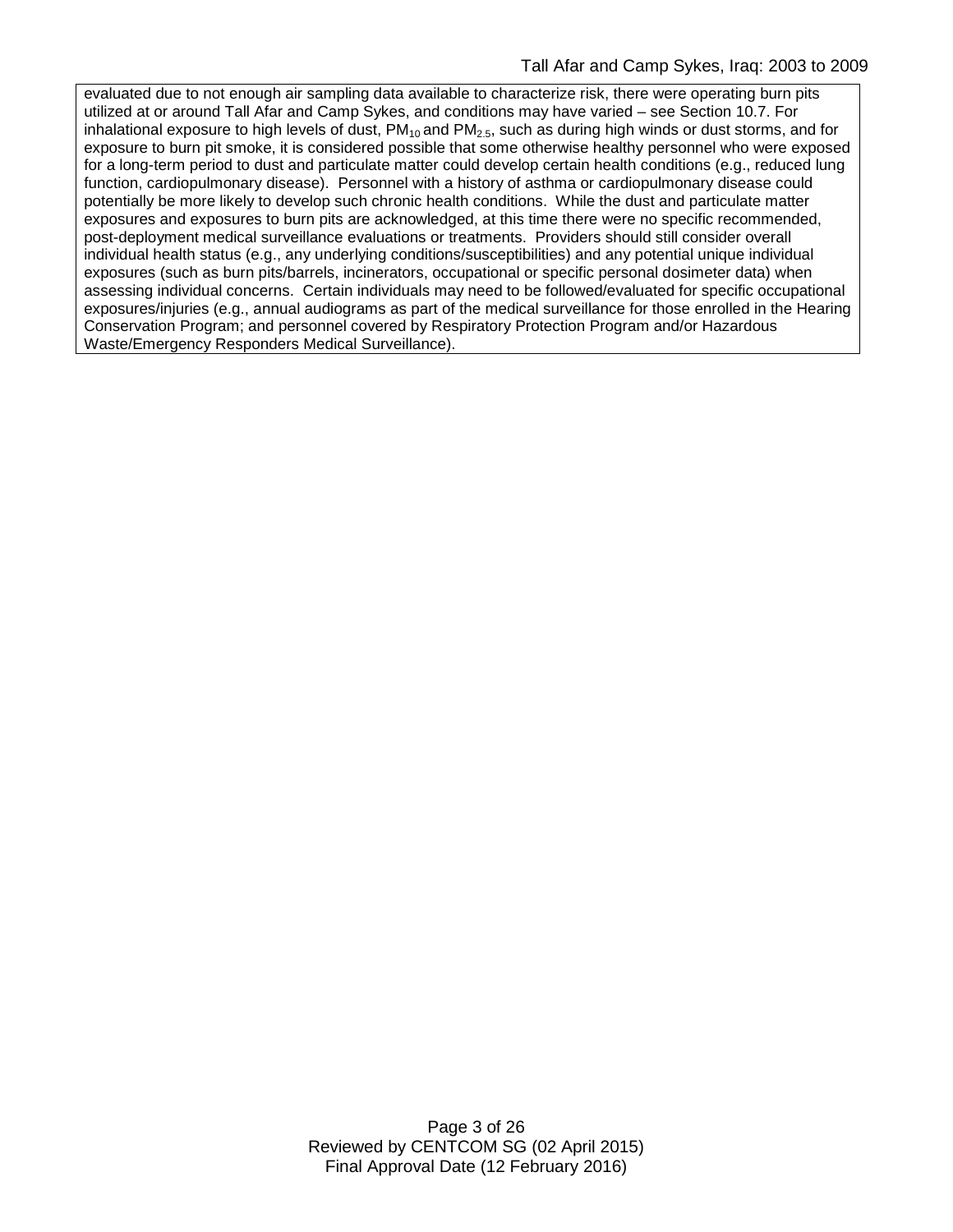| Source of<br><b>Identified Health</b><br>Risk <sup>3</sup>                        | Unmitigated Health Risk Estimate <sup>4</sup>                                                                                                                                                                                                                                                                                                            | <b>Control Measures</b><br>Implemented                                                                                                                              | <b>Residual Health Risk Estimate<sup>4</sup></b>                                                                                                                                                                                                                                                                     |
|-----------------------------------------------------------------------------------|----------------------------------------------------------------------------------------------------------------------------------------------------------------------------------------------------------------------------------------------------------------------------------------------------------------------------------------------------------|---------------------------------------------------------------------------------------------------------------------------------------------------------------------|----------------------------------------------------------------------------------------------------------------------------------------------------------------------------------------------------------------------------------------------------------------------------------------------------------------------|
| <b>AIR</b>                                                                        |                                                                                                                                                                                                                                                                                                                                                          |                                                                                                                                                                     |                                                                                                                                                                                                                                                                                                                      |
| Particulate<br>matter less than<br>10 micrometers<br>in diameter<br>$(PM_{10})$   | Short-term: Low to High, Daily levels<br>vary, acute health effects (e.g., upper<br>respiratory tract irritation) more<br>pronounced during peak days. More<br>serious effects are possible in<br>susceptible persons (e.g., those with<br>asthma/existing respiratory diseases).<br>Long-term: No health guidelines                                     | Limiting strenuous<br>physical activities when air<br>quality is especially poor;<br>and actions such as<br>closing tent flaps,<br>windows, and doors.              | Short-term: Low to High, Daily levels<br>vary, acute health effects (e.g., upper<br>respiratory tract irritation) more<br>pronounced during peak days. More<br>serious effects are possible in<br>susceptible persons (e.g., those with<br>asthma/existing respiratory diseases).<br>Long-term: No health guidelines |
| Particulate<br>matter less than<br>2.5 micrometers<br>in diameter<br>$(PM_{2.5})$ | Short-term: Low, A majority of the time<br>mild acute (short term) health effects<br>are anticipated; certain peak levels<br>may produce mild eye, nose, or throat<br>irritation in some personnel and pre-<br>existing health conditions (e.g.,<br>asthma, or cardiopulmonary diseases)<br>may be exacerbated.<br>Long-term: Low. A small percentage of | Limiting strenuous<br>physical activities when air<br>quality is especially poor;<br>and actions such as<br>closing tent flaps,<br>windows, and doors.              | Short-term: Low, A majority of the time<br>mild acute (short term) health effects<br>are anticipated; certain peak levels<br>may produce mild eye, nose, or throat<br>irritation in some personnel and pre-<br>existing health conditions (e.g.,<br>asthma, or cardiopulmonary diseases)<br>may be exacerbated.      |
|                                                                                   | personnel may be at increased risk for<br>developing chronic conditions,<br>particularly those more susceptible to<br>acute effects (e.g., those with<br>asthma/existing respiratory diseases).                                                                                                                                                          |                                                                                                                                                                     | Long-term: Low. A small percentage of<br>personnel may be at increased risk for<br>developing chronic conditions,<br>particularly those more susceptible to<br>acute effects (e.g., those with<br>asthma/existing respiratory diseases).                                                                             |
| Metals                                                                            | Short-term: None identified from<br>sample data.<br>Long-term: None identified from                                                                                                                                                                                                                                                                      |                                                                                                                                                                     | Short-term: None identified from<br>sample data.<br>Long-term: None identified from                                                                                                                                                                                                                                  |
| Volatile Organic<br>Compounds<br>(VOC)                                            | sample data.<br>Short-term: None identified from<br>sample data.<br>Long-term: None identified from<br>sample data.                                                                                                                                                                                                                                      |                                                                                                                                                                     | sample data.<br>Short-term: None identified from<br>sample data.<br>Long-term: None identified from<br>sample data.                                                                                                                                                                                                  |
| <b>SOIL</b>                                                                       |                                                                                                                                                                                                                                                                                                                                                          |                                                                                                                                                                     |                                                                                                                                                                                                                                                                                                                      |
| Metals                                                                            | Short-term: Not an identified source of<br>health risk.<br>Long-term: None identified from<br>sample data.                                                                                                                                                                                                                                               |                                                                                                                                                                     | Short-term: Not an identified source of<br>health risk.<br>Long-term: None identified from<br>sample data.                                                                                                                                                                                                           |
| Organic<br>Compounds                                                              | Short-term: Not an identified source of<br>health risk.<br>Long-term: None identified from                                                                                                                                                                                                                                                               |                                                                                                                                                                     | Short-term: Not an identified source of<br>health risk.<br>Long-term: None identified from                                                                                                                                                                                                                           |
| Inorganic<br>Compounds                                                            | sample data.<br>Short-term: Not an identified source of<br>health risk.<br>Long-term: None identified from<br>sample data.                                                                                                                                                                                                                               |                                                                                                                                                                     | sample data.<br>Short-term: Not an identified source of<br>health risk.<br>Long-term: None identified from<br>sample data.                                                                                                                                                                                           |
| Water                                                                             |                                                                                                                                                                                                                                                                                                                                                          |                                                                                                                                                                     |                                                                                                                                                                                                                                                                                                                      |
| <b>Consumed Water</b><br>(Water Used for<br>Drinking)                             | Short-term: None identified from<br>sample data.<br>Long-term: None identified from<br>sample data.                                                                                                                                                                                                                                                      | U.S. Army Public Health<br>Command (USAPHC)<br>former U.S. Army<br>Veterinary Command<br>(VETCOM) approved<br>bottled water and potable<br>water only from approved | Short-term: None identified from<br>sample data.<br>Long-term: None identified from<br>sample data.                                                                                                                                                                                                                  |
| Water for Other<br>Purposes                                                       | Short-term: Insufficient data to<br>characterize risk.<br>Long-term: Insufficient data to                                                                                                                                                                                                                                                                | water sources<br>Water treated in<br>accordance with<br>standards applicable to its<br>$D = 4 + 00$                                                                 | Short-term: Insufficient data to<br>characterize risk.<br>Long-term: Insufficient data to                                                                                                                                                                                                                            |

| Table 2. Population-Based Health Risk Estimates - Tall Afar and Camp Sykes <sup>1, 2</sup> |  |  |  |
|--------------------------------------------------------------------------------------------|--|--|--|
|--------------------------------------------------------------------------------------------|--|--|--|

Page 4 of 26 Reviewed by CENTCOM SG (02 April 2015) Final Approval Date (12 February 2016)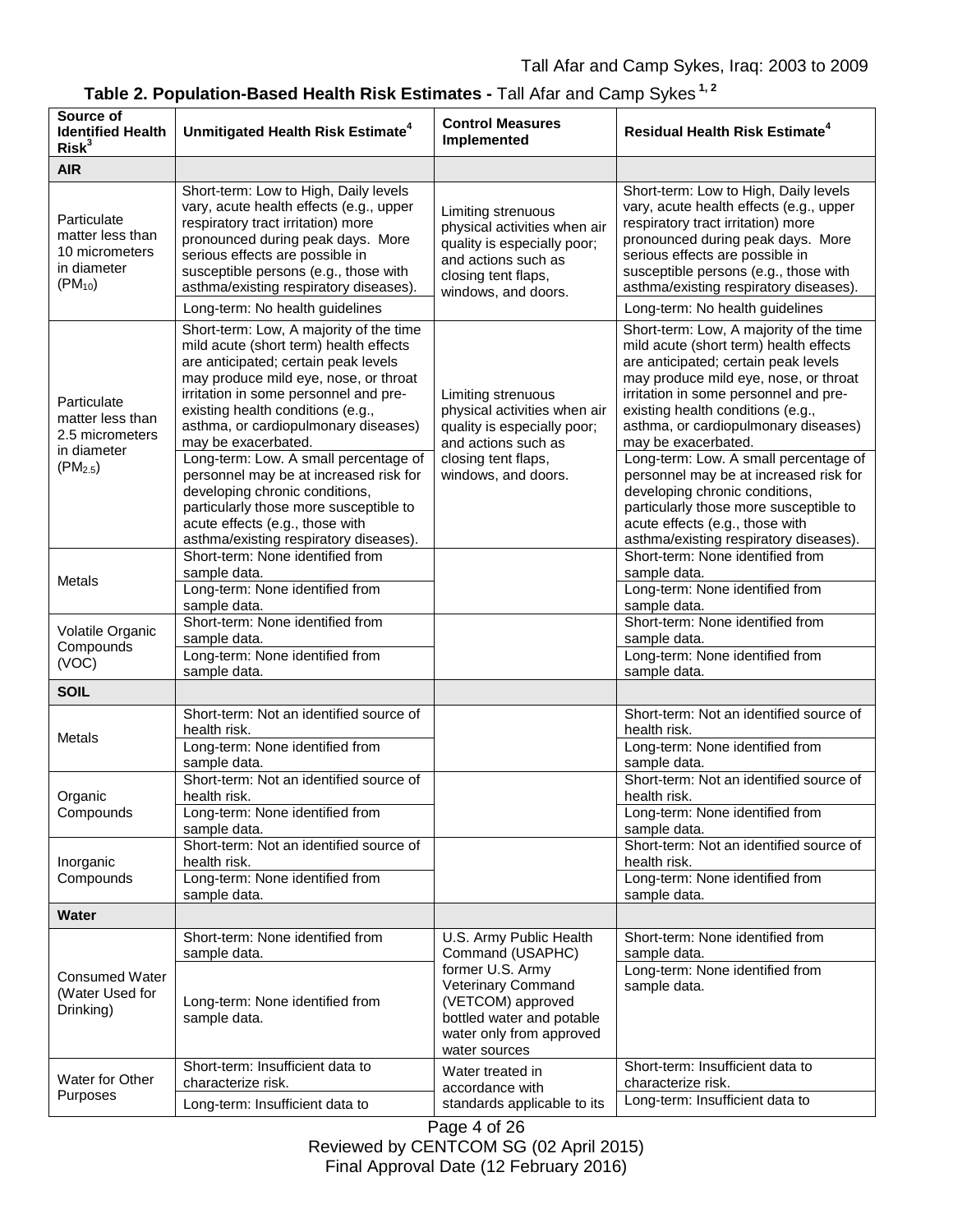| Source of<br><b>Identified Health</b><br>Risk <sup>3</sup>       | Unmitigated Health Risk Estimate <sup>4</sup>                                                                                                                                                                                                                                                                                                                                      | <b>Control Measures</b><br>Implemented                                                                                                                                                                                                                                                                                                                                                    | <b>Residual Health Risk Estimate<sup>4</sup></b>                                                                                                                                              |
|------------------------------------------------------------------|------------------------------------------------------------------------------------------------------------------------------------------------------------------------------------------------------------------------------------------------------------------------------------------------------------------------------------------------------------------------------------|-------------------------------------------------------------------------------------------------------------------------------------------------------------------------------------------------------------------------------------------------------------------------------------------------------------------------------------------------------------------------------------------|-----------------------------------------------------------------------------------------------------------------------------------------------------------------------------------------------|
|                                                                  | characterize risk.                                                                                                                                                                                                                                                                                                                                                                 | intended use                                                                                                                                                                                                                                                                                                                                                                              | characterize risk.                                                                                                                                                                            |
| <b>ENDEMIC</b><br><b>DISEASE</b>                                 |                                                                                                                                                                                                                                                                                                                                                                                    |                                                                                                                                                                                                                                                                                                                                                                                           |                                                                                                                                                                                               |
| Food<br>borne/Waterborne<br>(e.g., diarrhea-<br>bacteriological) | Short-term: Variable, (bacterial<br>diarrhea, hepatitis A, typhoid fever) to<br>Moderate (diarrhea-cholera, diarrhea-<br>protozoal, brucellosis and hepatitis E).<br>If local food/water were consumed, the<br>health effects can temporarily<br>incapacitate personnel (diarrhea) or<br>result in prolonged illness (Hepatitis A,<br>Typhoid fever, Brucellosis, Hepatitis<br>E). | Preventive measures<br>include Hepatitis A and<br>Typhoid fever vaccination<br>and consumption of food<br>and water only from<br>approved sources.                                                                                                                                                                                                                                        | Short-term: Low to none                                                                                                                                                                       |
|                                                                  | Long-term: none identified                                                                                                                                                                                                                                                                                                                                                         |                                                                                                                                                                                                                                                                                                                                                                                           | Long-term: No data available                                                                                                                                                                  |
| Arthropod Vector<br><b>Borne</b>                                 | Short-term: Variable, Moderate for<br>leishmaniasis-cutaneous, Crimean-<br>Congo hemorrhagic fever, sandfly<br>fever and typhus-miteborne; Low for<br>West Nile fever, and Plague.                                                                                                                                                                                                 | Preventive measures<br>include proper wear of<br>treated uniform.<br>application of repellent to<br>exposed skin, and bed net<br>use, minimizing areas of<br>standing water.                                                                                                                                                                                                              | Short-term: Low                                                                                                                                                                               |
|                                                                  | Long-term: Low (Leishmaniasis-<br>visceral infection)                                                                                                                                                                                                                                                                                                                              |                                                                                                                                                                                                                                                                                                                                                                                           | Long-term: No data available                                                                                                                                                                  |
| Water-Contact<br>(e.g., wading,                                  | Short-term: Moderate for leptospirosis<br>and schistosomiasis.                                                                                                                                                                                                                                                                                                                     | Prohibiting recreational<br>water activities and water<br>contact avoidance.                                                                                                                                                                                                                                                                                                              | Short-term: Low for leptospirosis and<br>schistosomiasis.                                                                                                                                     |
| swimming)                                                        | Long-term: No data available                                                                                                                                                                                                                                                                                                                                                       |                                                                                                                                                                                                                                                                                                                                                                                           | Long-term: No data available                                                                                                                                                                  |
| Respiratory                                                      | Short-term: Variable; Moderate for<br>tuberculosis (TB) to Low for<br>meningococcal meningitis.                                                                                                                                                                                                                                                                                    | Providing adequate living<br>and work space; medical<br>screening; vaccination                                                                                                                                                                                                                                                                                                            | Short-term: Low                                                                                                                                                                               |
|                                                                  | Long-term: No data available                                                                                                                                                                                                                                                                                                                                                       |                                                                                                                                                                                                                                                                                                                                                                                           | Long-term: No data available                                                                                                                                                                  |
| <b>Animal Contact</b>                                            | Short-term: Variable; Moderate for<br>rabies and Q-fever, and Low for<br>Anthrax and H5N1 avian influenza.                                                                                                                                                                                                                                                                         | Prohibiting contact with,<br>adoption, or feeding of<br>feral animals IAW U.S.<br><b>Central Command</b><br>(CENTCOM) General<br>Order (GO) 1B. Risks are<br>further reduced in the<br>event of assessed contact<br>by prompt post-exposure<br>rabies prophylaxis IAW<br>The Center for Disease<br>Control's (CDC) Advisory<br>Committee on<br><b>Immunization Practices</b><br>guidance. | Short-term: No data available                                                                                                                                                                 |
|                                                                  | Long-term: Low (Rabies)                                                                                                                                                                                                                                                                                                                                                            |                                                                                                                                                                                                                                                                                                                                                                                           | Long-term: No data available                                                                                                                                                                  |
| <b>VENOMOUS</b><br><b>ANIMAL/</b><br><b>INSECTS</b>              |                                                                                                                                                                                                                                                                                                                                                                                    |                                                                                                                                                                                                                                                                                                                                                                                           |                                                                                                                                                                                               |
| Snakes,<br>scorpions, and<br>spiders                             | Short-term: Low; If encountered,<br>effects of venom vary with species<br>from mild localized swelling (e.g.,<br>Scorpio maurus) to potentially lethal<br>effects (e.g., Vipera albicornuta).                                                                                                                                                                                      | Risk reduced by avoiding<br>contact, proper wear of<br>uniform (especially<br>footwear), and proper and<br>timely treatment.                                                                                                                                                                                                                                                              | Short-term: Low; If encountered,<br>effects of venom vary with species<br>from mild localized swelling (e.g.,<br>Scorpio maurus) to potentially lethal<br>effects (e.g., Vipera albicornuta). |
|                                                                  | Long-term: No data available                                                                                                                                                                                                                                                                                                                                                       |                                                                                                                                                                                                                                                                                                                                                                                           | Long-term: No data available                                                                                                                                                                  |
| <b>HEAT/COLD</b><br><b>STRESS</b>                                |                                                                                                                                                                                                                                                                                                                                                                                    |                                                                                                                                                                                                                                                                                                                                                                                           |                                                                                                                                                                                               |
| Heat                                                             | Short-term: Variable; Risk of heat<br>injury is Extremely High from May -                                                                                                                                                                                                                                                                                                          | Work-rest cycles, proper<br>hydration and nutrition,                                                                                                                                                                                                                                                                                                                                      | Short-term: Variable mitigated to Low;<br>Risk of heat injury in unacclimatized or                                                                                                            |

Page 5 of 26 Reviewed by CENTCOM SG (02 April 2015) Final Approval Date (12 February 2016)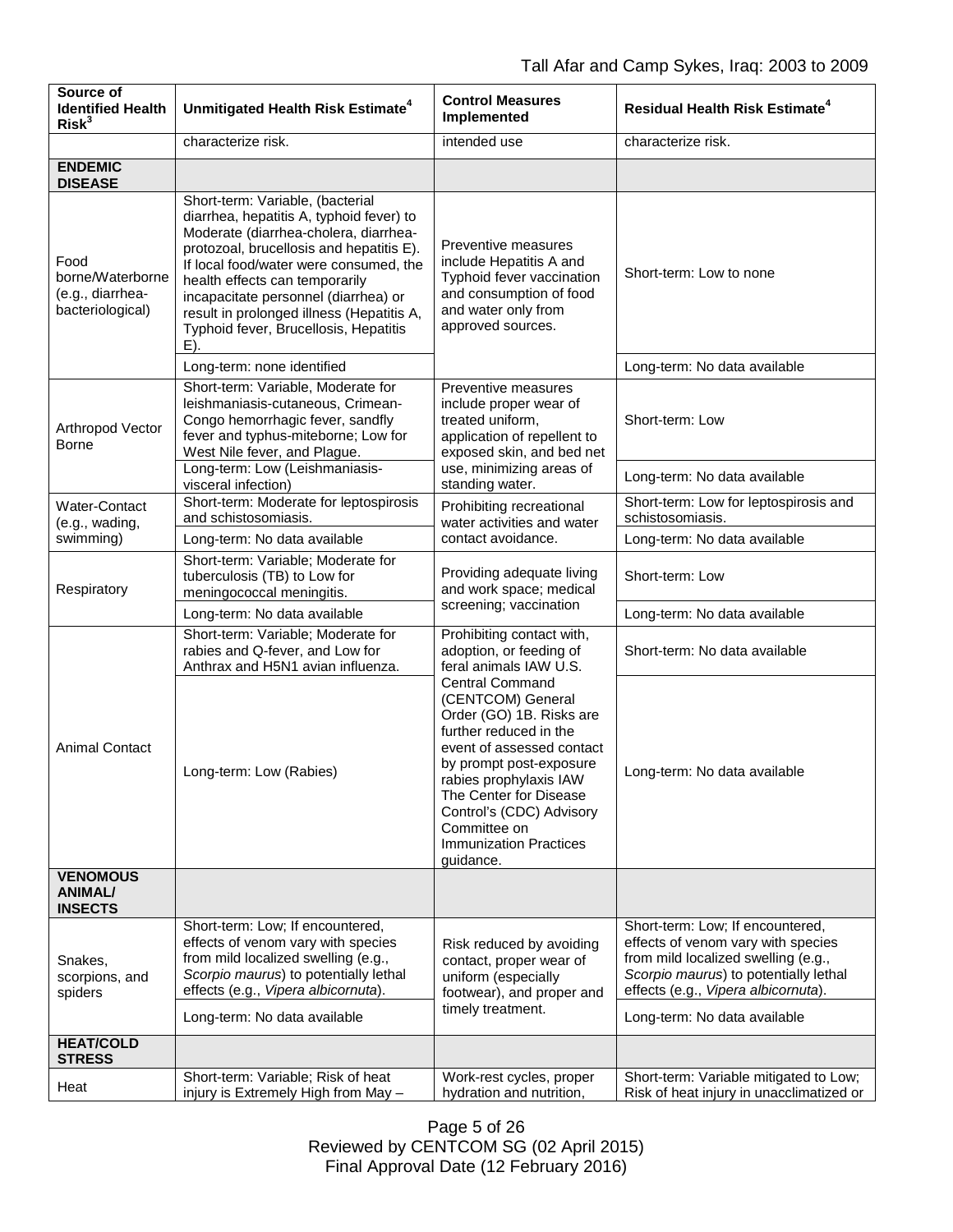| Source of<br><b>Identified Health</b><br>Risk <sup>3</sup> | Unmitigated Health Risk Estimate <sup>4</sup>                                                                                                                                                                                                                                                                                                                            | <b>Control Measures</b><br>Implemented                                                                                                                                                                                                 | <b>Residual Health Risk Estimate<sup>4</sup></b>                                                                                                                                                                                                                                                                                                                         |
|------------------------------------------------------------|--------------------------------------------------------------------------------------------------------------------------------------------------------------------------------------------------------------------------------------------------------------------------------------------------------------------------------------------------------------------------|----------------------------------------------------------------------------------------------------------------------------------------------------------------------------------------------------------------------------------------|--------------------------------------------------------------------------------------------------------------------------------------------------------------------------------------------------------------------------------------------------------------------------------------------------------------------------------------------------------------------------|
|                                                            | September, High in October, Moderate<br>in April, and Low from November -<br>March.                                                                                                                                                                                                                                                                                      | and Wet Bulb Globe<br>Temperature (WBGT)<br>monitoring.                                                                                                                                                                                | susceptible personnel is Extremely<br>High from May - September, High in<br>October, Moderate in April, and Low<br>from November - March.                                                                                                                                                                                                                                |
|                                                            | Long-term: Low, The long-term risk<br>was Low. However, the risk may be<br>greater to certain susceptible persons-<br>those older (i.e., greater than 45<br>years), in lesser physical shape, or<br>with underlying medical/health<br>conditions.                                                                                                                        |                                                                                                                                                                                                                                        | Long-term: Low, The long-term risk is<br>Low. However, the risk may be<br>greater to certain susceptible persons-<br>those older (i.e., greater than 45<br>years), in lesser physical shape, or<br>with underlying medical/health<br>conditions.                                                                                                                         |
| Cold                                                       | Short-term: Low risk of cold<br>stress/injury.                                                                                                                                                                                                                                                                                                                           | Risks from cold stress<br>reduced with protective<br>measures such as use of<br>the buddy system, limiting<br>exposure during cold<br>weather, proper hydration<br>and nutrition, and proper<br>wear of issued protective<br>clothing. | Short-term: Low risk of cold<br>stress/injury.                                                                                                                                                                                                                                                                                                                           |
|                                                            | Long-term: Low; Long-term health<br>implications from cold injuries are rare<br>but can occur, especially from more<br>serious injuries such as frost bite.                                                                                                                                                                                                              |                                                                                                                                                                                                                                        | Long-term: Low; Long-term health<br>implications from cold injuries are rare<br>but can occur, especially from more<br>serious injuries such as frost bite.                                                                                                                                                                                                              |
| <b>Unique</b><br>Incidents/<br><b>Concerns</b>             |                                                                                                                                                                                                                                                                                                                                                                          |                                                                                                                                                                                                                                        |                                                                                                                                                                                                                                                                                                                                                                          |
| Pesticides/Pest<br>Control                                 | Short-term: Low                                                                                                                                                                                                                                                                                                                                                          |                                                                                                                                                                                                                                        | Short-term: Low                                                                                                                                                                                                                                                                                                                                                          |
|                                                            | Long-term: Low                                                                                                                                                                                                                                                                                                                                                           | See Section 10.4                                                                                                                                                                                                                       | Long-term: Low                                                                                                                                                                                                                                                                                                                                                           |
| Burn Pit PM <sub>10</sub>                                  | Short-term: Low, Daily levels vary;<br>acute health effects (e.g., upper<br>respiratory tract irritation) more<br>pronounced during peak days. More<br>serious effects are possible in<br>susceptible persons (e.g., those with<br>asthma/existing respiratory diseases).                                                                                                | Control measures may<br>have included locating<br>burn pits downwind of<br>prevailing winds,<br>increased distance when<br>possible, and improved<br>waste segregation and                                                             | Short-term: Low, Daily levels vary;<br>acute health effects (e.g., upper<br>respiratory tract irritation) more<br>pronounced during peak days. More<br>serious effects are possible in<br>susceptible persons (e.g., those with<br>asthma/existing respiratory diseases).                                                                                                |
|                                                            | Long-term: No health guidelines                                                                                                                                                                                                                                                                                                                                          | management techniques                                                                                                                                                                                                                  | Long-term: No health guidelines                                                                                                                                                                                                                                                                                                                                          |
| Burn Pit PM <sub>25</sub>                                  | Short-term: Low, A majority of the time<br>mild acute (short term) health effects<br>are anticipated; certain peak levels<br>may produce mild eye, nose, or throat<br>irritation in some personnel and pre-<br>existing health conditions (e.g.,<br>asthma, or cardiopulmonary diseases)<br>may be exacerbated.<br>Long term: Insufficient data to<br>characterize risk. | Control measures may<br>have included locating<br>burn pits downwind of<br>populated areas,<br>increased distance from<br>populated area when<br>possible, and improved<br>waste segregation and<br>management techniques              | Short-term: Low, A majority of the time<br>mild acute (short term) health effects<br>are anticipated; certain peak levels<br>may produce mild eye, nose, or throat<br>irritation in some personnel and pre-<br>existing health conditions (e.g.,<br>asthma, or cardiopulmonary diseases)<br>may be exacerbated.<br>Long-term: Insufficient data to<br>characterize risk. |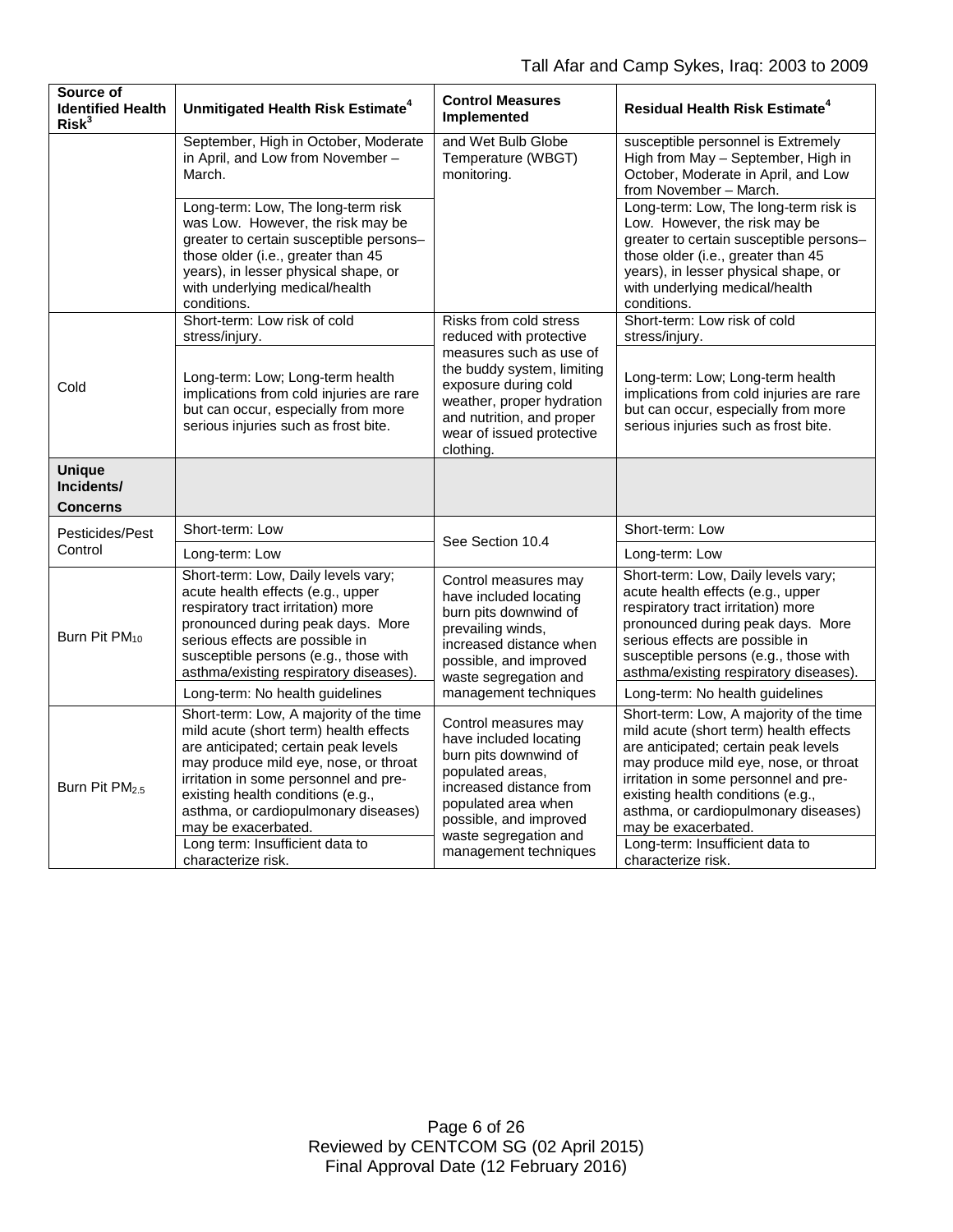<sup>1</sup>This Summary Table provides a qualitative estimate of population-based short- and long-term health risks associated with the occupational and environment conditions at Tall Afar and Camp Sykes. It does not represent an individual exposure profile. Actual individual exposures and health effects depend on many variables. For example, while a chemical may have been present in the environment, if a person did not inhale, ingest, or contact a specific dose of the chemical for adequate duration and frequency, then there may have been no health risk. Alternatively, a person at a specific location may have experienced a unique exposure which could result in a significant individual exposure. Any such person seeking medical care should have their specific exposure documented in an SF600.

<sup>2</sup>This assessment is based on specific environmental sampling data and reports obtained from 12 July 2003 through 28 August 2009. Sampling locations are assumed to be representative of exposure points for the camp population but may not reflect all the fluctuations in environmental quality or capture unique exposure incidents.

3 This Summary Table is organized by major categories of identified sources of health risk. It only lists those sub-categories specifically identified and addressed at Tall Afar and Camp Sykes. The health risks are presented as Low, Moderate, High or Extremely High for both acute and chronic health effects. The health risk level is based on an assessment of both the potential severity of the health effects that could be caused and probability of the exposure that would produce such health effects. Details can be obtained from the USAPHC/Army Institute of Public Health (AIPH). Where applicable, "None Identified" is used when though a potential exposure is identified, and no health risks of either a specific acute or chronic health effects are determined. More detailed descriptions of OEH exposures that are evaluated but determined to pose no health risk are discussed in the following sections of this report.

4 Health risks in this Summary Table are based on quantitative surveillance thresholds (e.g., endemic disease rates; host/vector/pathogen surveillance) or screening levels, e.g., Military Exposure Guidelines (MEGs) for chemicals*.* Some previous assessment reports may provide slightly inconsistent health risk estimates because quantitative criteria such as MEGs may have changed since the samples were originally evaluated and/or because this assessment makes use of all historic site data while previous reports may have only been based on a select few samples.

## **1 Discussion of Health Risks at Tall Afar and Camp Sykes, Iraq by Source**

The following sections provide additional information about the OEH conditions summarized above. All risk assessments were performed using the methodology described in the US Army Public Health Command Technical Guide 230, *Environmental Health Risk Assessment and Chemical Exposure Guidelines for Deployed Military Personnel* (Reference 4). All OEH risk estimates represent residual risk after accounting for preventive controls in place. Occupational exposures and exposures to endemic diseases are greatly reduced by preventive measures. For environmental exposures related to airborne dust, there are limited preventive measures available, and available measures have little efficacy in reducing exposure to ambient conditions.

## **2 Air**

#### 2.1 Site-Specific Sources Identified

Tall Afar and Camp Sykes were situated in a dusty semi-arid desert environment. Inhalational exposure to high levels of dust and particulate matter, such as during high winds or dust storms, may result in mild to more serious short-term health effects (e.g., eye, nose or throat and lung irritation) in some personnel. Additionally, certain subgroups of the deployed forces (e.g., those with pre-existing asthma/cardio pulmonary conditions) are at greatest risk of developing notable health effects.

#### 2.2 Particulate matter

Particulate matter (PM) is a complex mixture of extremely small particles suspended in the air. The PM includes solid particles and liquid droplets emitted directly into the air by sources such as: power plants, motor vehicles, aircraft, generators, construction activities, fires, and natural windblown dust. The PM can include sand, soil, metals, volatile organic compounds (VOC), allergens, and other compounds such as nitrates or sulfates that are formed by condensation or transformation of combustion exhaust. The PM composition and particle size vary considerably depending on the source. Generally, PM of health concern is divided into two fractions:  $PM_{10}$ , which includes coarse particles with a diameter of 10 micrometers or less, and fine particles less than 2.5 micrometers  $(PM_{2.5})$ , which can reach the deepest regions of the lungs when inhaled. Exposure to excessive PM is linked to a variety of potential health effects.

> Page 7 of 26 Reviewed by CENTCOM SG (02 April 2015) Final Approval Date (12 February 2016)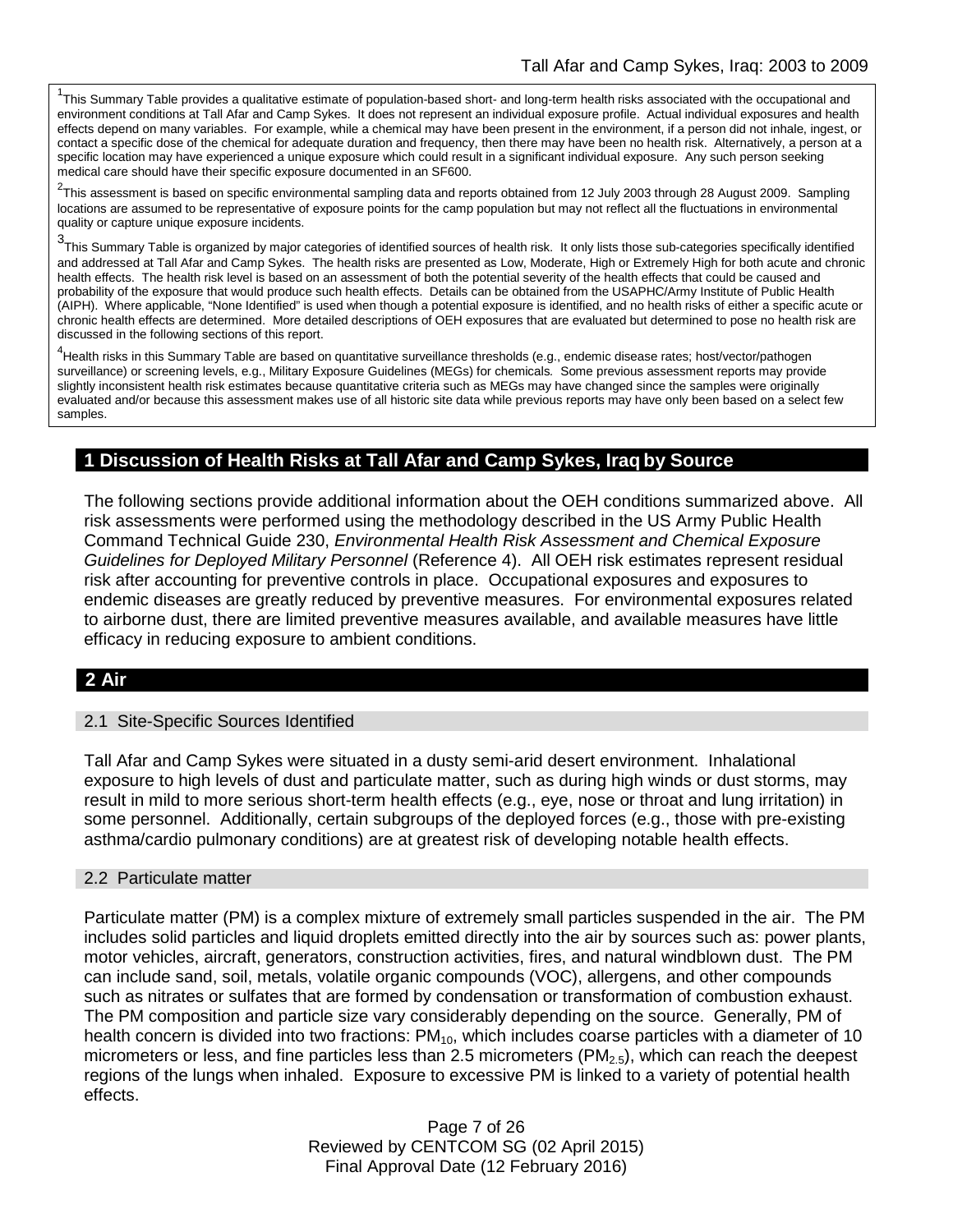## 2.3 Particulate matter, less than 10 micrometers ( $PM_{10}$ )

## 2.3.1 Exposure Guidelines:

Short Term (24-hour) PM<sub>10</sub> (micrograms per cubic Long-term PM<sub>10</sub> MEG (µg/m<sup>3</sup>): meter, μg/m<sup>3</sup>):

- Negligible MEG = 250 **•** Not defined and not available.
- Marginal MEG  $= 420$
- Critical MEG  $= 600$

2.3.2 Sample data/Notes:

A total of 18 valid PM<sub>10</sub> air samples were collected from 2003–2009. The range of 24-hour PM<sub>10</sub> concentrations was 23 μg/m<sup>3</sup> – 911 μg/m<sup>3</sup> with an average concentration of 307 μg/m<sup>3</sup>.

2.3.3 Short-term health risks:

**Variable (Low to High):** The short-term PM<sub>10</sub> health risk assessment is variable (Low to High) based on average and peak  $PM_{10}$  sample concentrations, and the likelihood of exposure at these hazard severity levels. The variable risk is due to significant fluctuation in daily concentrations. Risk from peak exposures was high in 2005 and low in 2003, 2008, and 2009. Risk from average exposures was low in 2003, 2008, and 2009 and moderate in 2005. A low health risk suggests little or no impact on accomplishing the mission. A moderate health risk suggests a degraded mission capabilities expected with limited in theater medical countermeasures and resources anticipated. A high health risk suggests a significant degradation of mission capabilities in terms of the required mission standard, inability to accomplish all parts of the mission, or inability to complete the mission standard if hazards occur during the mission (Reference 4, Table 3-2). Daily average health risk levels for  $PM_{10}$  show no hazard for 50%, low health risk for 38.9%, moderate health risk for 5.6%, and high health risk for 5.6% of the time. Confidence in the short-term  $PM_{10}$  health risk assessment is low (Reference 4, Table 3-6).

The hazard severity for average  $PM_{10}$  concentrations in samples was negligible to marginal. The hazard severity was negligible in 2003, 2008, and 2009 and marginal in 2005. The results indicate that for negligible hazard severity a few personnel may experience notable mild eye, nose, or throat irritation; most personnel will experience only mild effects. Pre-existing health conditions (e.g., asthma, or cardiopulmonary diseases) may be exacerbated. During a marginal hazard severity a majority of personnel will experience notable eye, nose, and throat irritation and some respiratory effects. Some lost duty days are expected. Significant aerobic activity will increase risk. Those with a history of asthma or cardiopulmonary disease are expected to experience increased symptoms (Reference 4, Table 3-11).

For the highest observed  $PM_{10}$  sample concentration, the hazard severity was critical. During peak exposures at the critical hazard severity level, most if not all personnel experience eye, nose, and throat irritation and respiratory effects. Visual acuity is impaired, as is overall aerobic capacity. Some personnel will not be able to perform assigned duties. Lost duty days are expected. Those with a history of asthma or cardiopulmonary disease will experience more severe symptoms. Conditions may also result in adverse, non-health related materiel/logistical impacts (Reference 4, Table 3-11).

2.3.4 Long-term health risk:

Page 8 of 26 Reviewed by CENTCOM SG (02 April 2015) Final Approval Date (12 February 2016)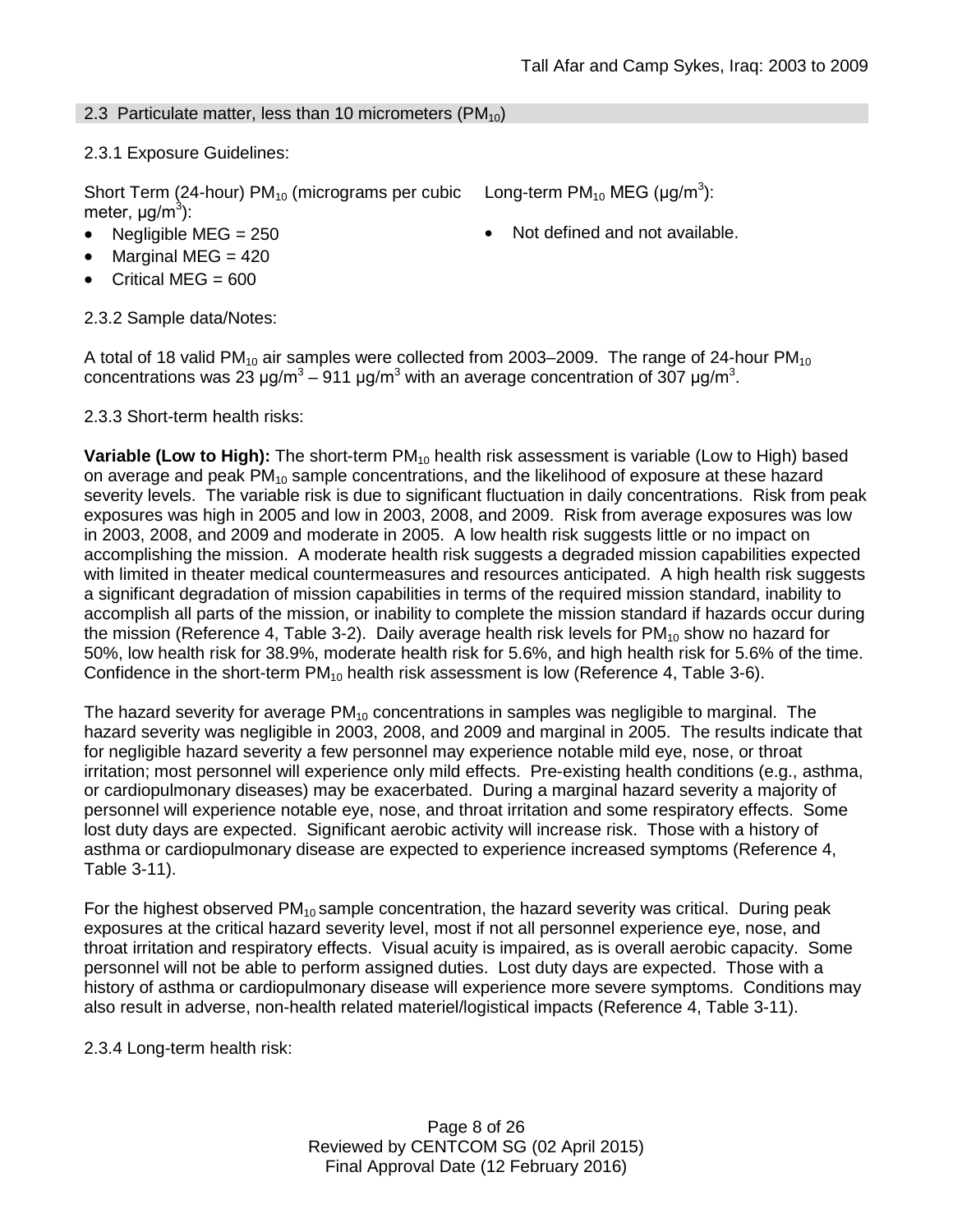**Not Evaluated-no available health guidelines**. The U. S. Environmental Protection Agency (EPA) has retracted its long-term standard (national ambient air quality standards, NAAQS) for  $PM_{10}$  due to an inability to clearly link chronic health effects with chronic  $PM_{10}$  exposure levels.

2.4 Particulate Matter, less than 2.5 *micrometers* (PM<sub>2.5</sub>)

2.4.1 Exposure Guidelines:

Short Term (24-hour)  $PM<sub>2.5</sub>$  ( $\mu$ g/m<sup>3</sup>):

- Negligible MEG = 65 Negligible MEG = 15
- 
- Critical MEG = 500

): Long-term (1year)  $PM_{2.5}$  MEGs (µg/m<sup>3</sup>):

- 
- Marginal MEG =  $250$   $\bullet$  Marginal MEG =  $65$ .

2.4.2 Sample data/Notes:

A total of 7 valid PM<sub>2.5</sub> air samples were collected in 2008, no samples were taken any other year. The range of 24-hour PM<sub>2.5</sub> concentrations was 26  $\mu$ g/m<sup>3</sup> – 127  $\mu$ g/m<sup>3</sup> with an average concentration of 75 μg/m<sup>3</sup>.

2.4.3 Short-term health risks:

Low: The short-term PM<sub>2.5</sub> health risk assessment for peak and average sample concentrations is Low for 2008. A low health risk suggests little or no impact on accomplishing the mission (Reference 4, Table 3-2). Daily average health risk levels for  $PM<sub>2.5</sub>$  show no hazard for 42.9%, low health risk for 57.1% of the time. Confidence in the short-term  $PM_{2.5}$  health risk assessment was low (Reference 4, Table 3-6).

The hazard severity was negligible for average  $PM<sub>2.5</sub>$  sample concentrations in 2008. The results indicate that for a negligible hazard severity a few personnel may experience notable mild eye, nose, or throat irritation; most personnel will experience only mild effects. Pre-existing health conditions (e.g., asthma, or cardiopulmonary diseases) may be exacerbated (Reference 4, Table 3-11).

For the highest observed  $PM<sub>2.5</sub>$  exposure, the hazard severity was negligible. During negligible hazard severity a few personnel may experience notable mild eye, nose, or throat irritation; most personnel will experience only mild effects. Pre-existing health conditions (e.g., asthma, or cardiopulmonary diseases) may be exacerbated (Reference 4, Table 3-11).

2.4.4 Long-term health risks:

Low: The long-term health risk assessment is low for 2008 based on average PM<sub>2.5</sub> concentration, and the likelihood of exposure at this hazard severity level. A low health risk assessment for average exposure concentrations suggest that exposure to  $PM<sub>2.5</sub>$  concentrations was expected to result in little or no impact on accomplishing the mission (Reference 4, Table 3-3). Confidence in the long-term PM<sub>2.5</sub> health risk assessment is low (Reference 4, Table 3-6).

The hazard severity was negligible for average PM<sub>2.5</sub> sample concentrations (75 µg/m<sup>3</sup>). The results predict that with repeated exposures above the negligible hazard severity threshold, it is possible that a small percentage of personnel may have increased risk for developing chronic conditions, such as reduced lung function or exacerbated chronic bronchitis, COPD, asthma, atherosclerosis, or other cardiopulmonary diseases. Personnel with history of asthma or cardiopulmonary disease are

> Page 9 of 26 Reviewed by CENTCOM SG (02 April 2015) Final Approval Date (12 February 2016)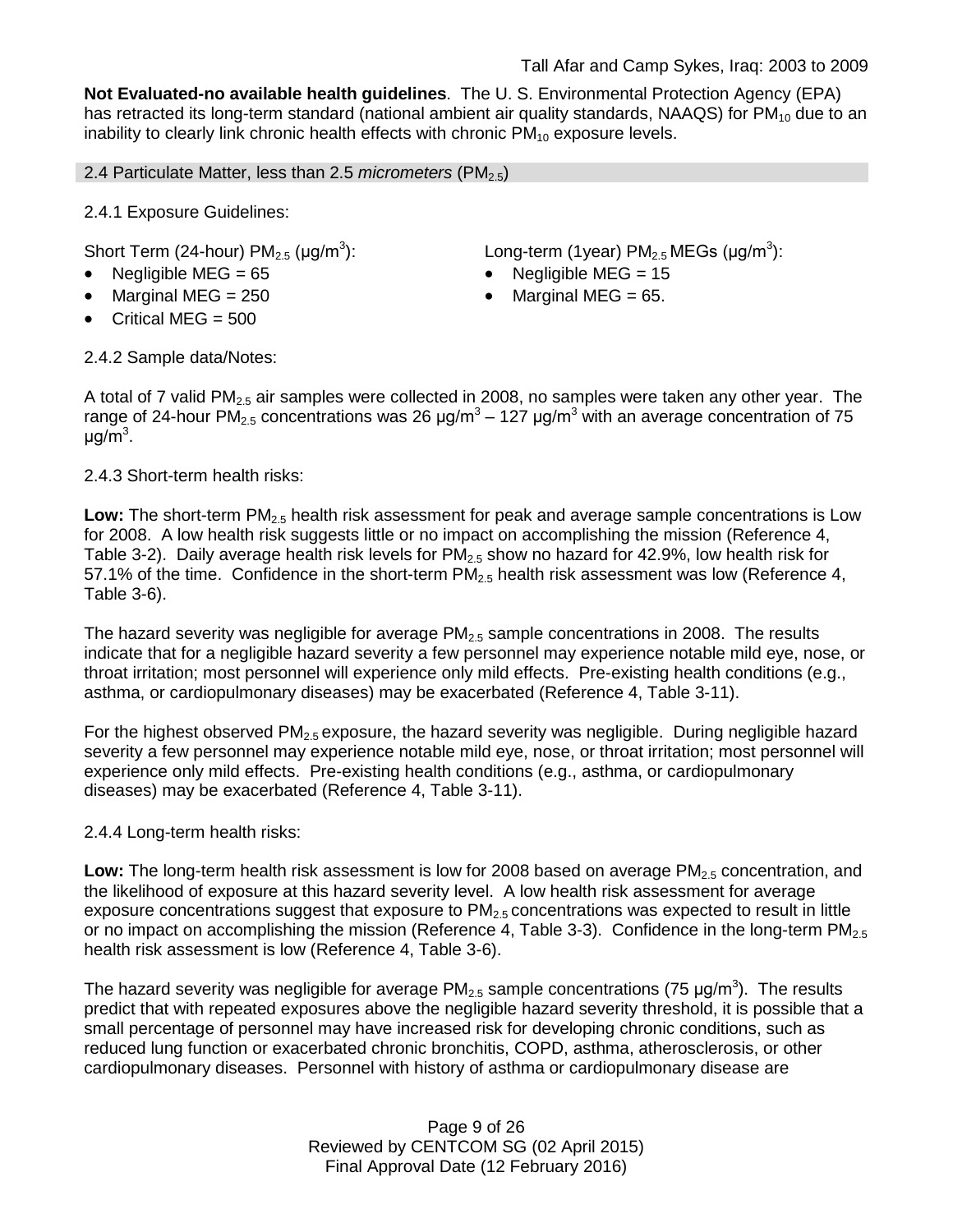considered to be at particular risk. Exposures below this are not expected to result in development of chronic health conditions in generally healthy troops (Reference 4, Table 3-12).

#### 2.5 Airborne Metals

2.5.1 Airborne Metals from  $PM_{10}$ 

2.5.1.1 Sample data/Notes:

A total of 18 valid PM<sub>10</sub> airborne metal samples were collected at Tall Afar and Camp Sykes from 2003 to 2009. None of the analyzed metals in the collected samples were found at concentrations above the 1-year negligible MEGs.

2.5.1.2 Short-term health risks:

## **None identified based on available sampling data.**

2.5.1.3 Long-term health risks:

## **None identified based on the available sampling data.**

2.5.2 Airborne Metals from  $PM_{2.5}$ 

2.5.2.1 Sample data/Notes:

A total of 7 valid PM<sub>2.5</sub> airborne metal samples were collected at Tall Afar and Camp Sykes in 2008, no samples were taken any other year. None of the analyzed metals in the collected samples were found at concentrations above the 1-year negligible MEGs.

2.5.2.2 Short-term health risks:

## **None identified based on available sampling data.**

2.5.2.3 Long-term health risks:

## **None identified based on the available sampling data.**

#### 2.6 Volatile Organic Compounds (VOC)

2.6.1 Sample data/Notes:

The health risk assessment is based on average and peak concentration of 5 valid volatile organic chemical (VOC) air samples collected at Tall Afar and Camp Sykes in 2008. None of the analyzed organics in the collected samples were found at concentrations above the 1-year negligible MEGs.

2.6.2 Short-term health risks:

## **None identified based on available sampling data.**

2.6.3 Long-term health risk

## **None identified based on the available sampling data.**

Page 10 of 26 Reviewed by CENTCOM SG (02 April 2015) Final Approval Date (12 February 2016)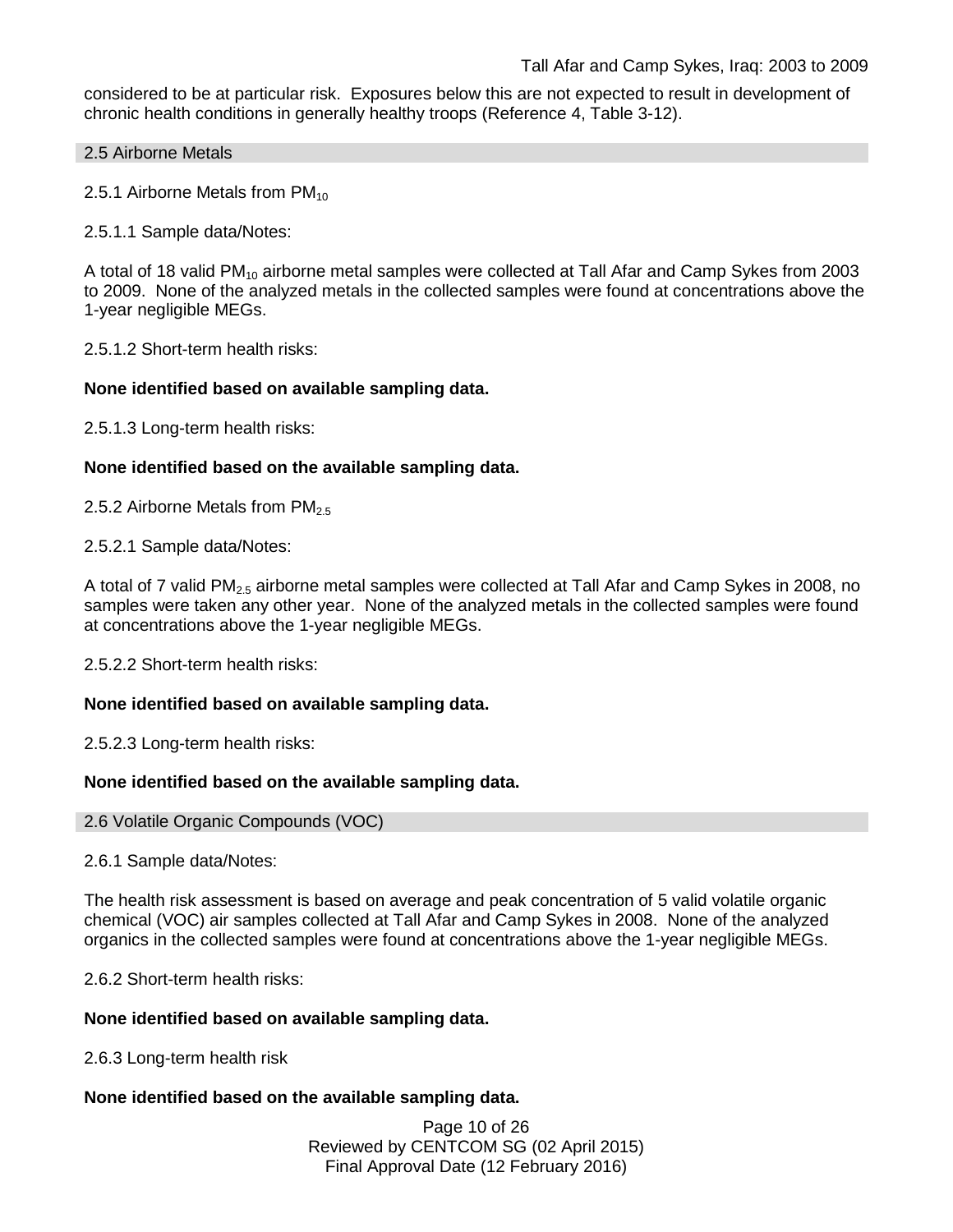## **3 Soil**

## 3.1 Site-Specific Sources Identified

3.2 Sample data/Notes:

A total of 10 valid surface soil samples were collected from 2003 to 2009 to assess OEH health risk to deployed personnel. The primary soil contamination exposure pathways are dermal contact and dust inhalation. Typical parameters analyzed for included semi volatile organic compounds (SVOCs), heavy metals, polychlorinated biphenyls (PCBs), pesticides, herbicides. If the contaminant was known or suspected, other parameters may have been analyzed for (i.e., Total petroleum hydrocarbons (TPH) and polycyclic aromatic hydrocarbons (PAH) near fuel spills). For the risk assessment, personnel are assumed to remain at this location for 6 months to 1 year.

### 3.3 Short-term health risk:

**Not an identified source of health risk**. Currently, sampling data for soil are not evaluated for short term (acute) health risks**.**

### 3.4 Long-term health risk:

**None identified based on available sample data.** No parameters exceeded 1-year Negligible MEGs for dermal contact. The dust inhalation exposure pathway is addressed in Section 2 above. Actinium-228, Bismuth-214, Europium-152, Protactinium-234M, and Thorium-234 were detected in one or more samples and do not have a 1 year negligible soil MEG. The presence of a chemical without a MEG adds uncertainty to the risk assessment.

## **4 Water**

In order to assess the health risk to U.S. personnel from exposure to water in theater, the USAPHC identified the most probable exposure pathways. These are based on the administrative information provided on the field data sheets submitted with the samples taken over the time period being evaluated. It is assumed that 100% of all U.S. personnel at Tall Afar and Camp Sykes were directly exposed to reverse osmosis water purification unit (ROWPU) treated and disinfected fresh bulk water, since this classification of water is primarily used for personal hygiene, showering, cooking, and for use at vehicle wash racks. There is a possibility that personnel, particularly at small outlying camps, may use water that is not regularly disinfected for showering, personal hygiene, or cleaning. Field data sheets indicate that bottled water is the only approved source of drinking water however in instances where bottled water was unavailable ROWPU treated water was used.

#### 4.1 Drinking Water: Bottled or Treated Water

#### 4.1.1 Site-Specific Sources Identified

4.1.2 Sample data/Notes:

To assess the potential for adverse health effects to troops, the following assumptions were made about dose and duration: A conservative (protective) assumption was that personnel routinely ingested 5 liters per day (L/day) of bottled water for up to 365 days (1-year). It was further assumed that control measures were not used. A total of 3 valid drinking water samples were collected in 2003 and 2007, no samples were taken any other year.

> Page 11 of 26 Reviewed by CENTCOM SG (02 April 2015) Final Approval Date (12 February 2016)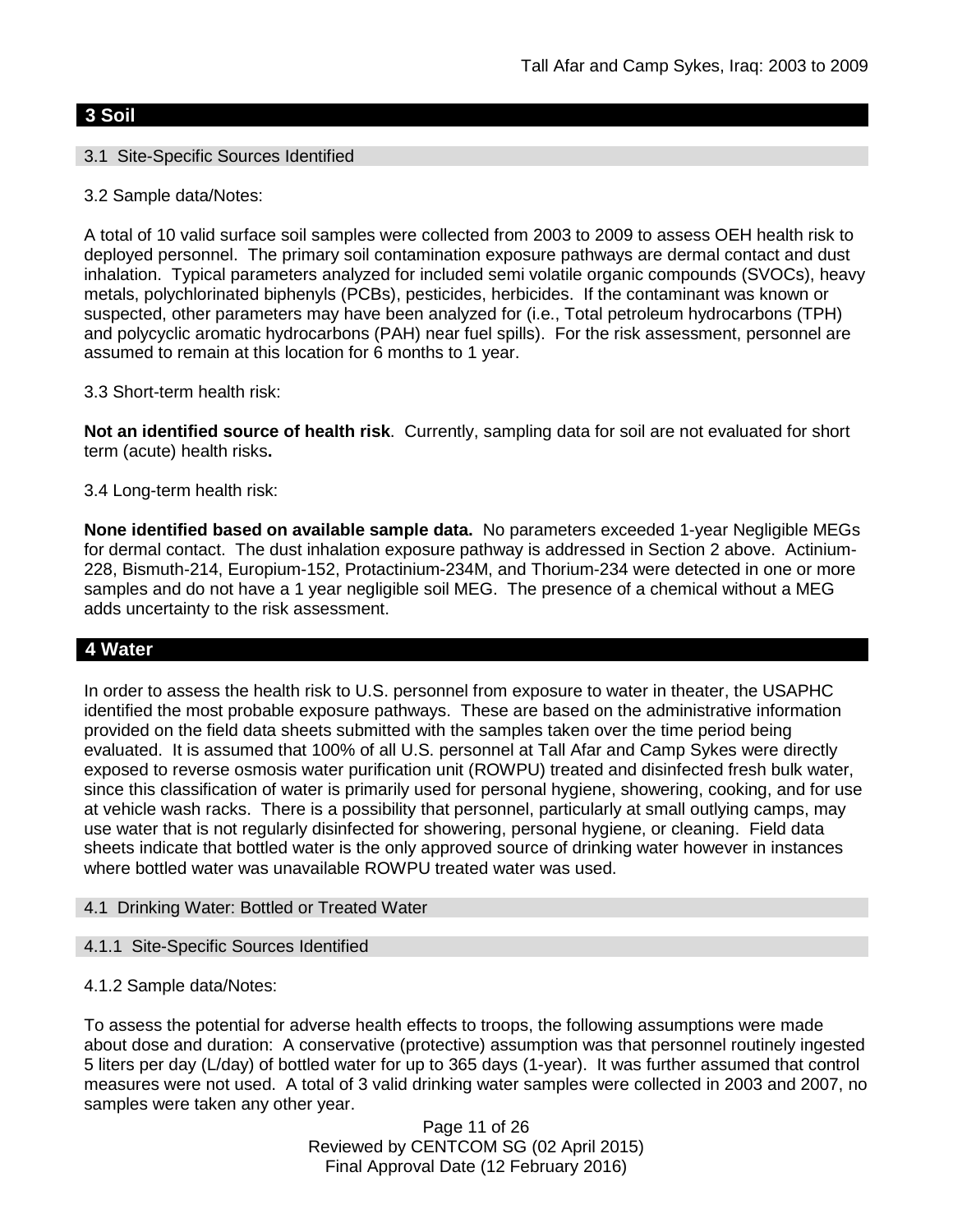4.1.3 Short-term health risk:

## **None identified based on available sample data.**

4.1.4 Long-term health risk:

### **None identified based on available sample data.**

### 4.2 Non-Drinking Water: Disinfected

#### 4.2.1 Site-Specific Sources Identified

Although the primary route of exposure for most microorganisms is ingestion of contaminated water, dermal exposure to some microorganisms, chemicals, and biologicals may also cause adverse health effects. Complete exposure pathways would include drinking, brushing teeth, personal hygiene, cooking, providing medical and dental care using a contaminated water supply or during dermal contact at vehicle or aircraft wash racks.

#### 4.2.2 Sample data/Notes:

To assess the potential for adverse health effects to troops the following assumptions were made about dose and duration: All U.S. personnel at this location were expected to remain at this site for approximately 1 year. A conservative (protective) assumption is that personnel routinely consumed less than 5 L/day of non-drinking water for up to 365 days (1-year). It is further assumed that control measures were not used. A total of 1 disinfected bulk water (Non-Drinking) sample from 2008 was evaluated for this health risk assessment, no samples were taken any other year.

4.2.3 Short-term health risks:

## **Insufficient data to characterize risk.**

4.2.4 Long-term health risks:

#### **Insufficient data to characterize risk.**

## **5 Military Unique**

#### 5.1 Chemical Biological, Radiological Nuclear (CBRN) Weapons

No specific hazard sources were documented in the Defense Occupational and Environmental Health Readiness System (DOEHRS), or the Military Exposure Surveillance Library (MESL) from 12 July 2003 through 28 August 2009 timeframe (References 1 and 5).

#### 5.2 Depleted Uranium (DU)

No specific hazard sources were documented in the DOEHRS, or MESL from 12 July 2003 through 28 August 2009 timeframe (References 1 and 5).

#### 5.3 Ionizing Radiation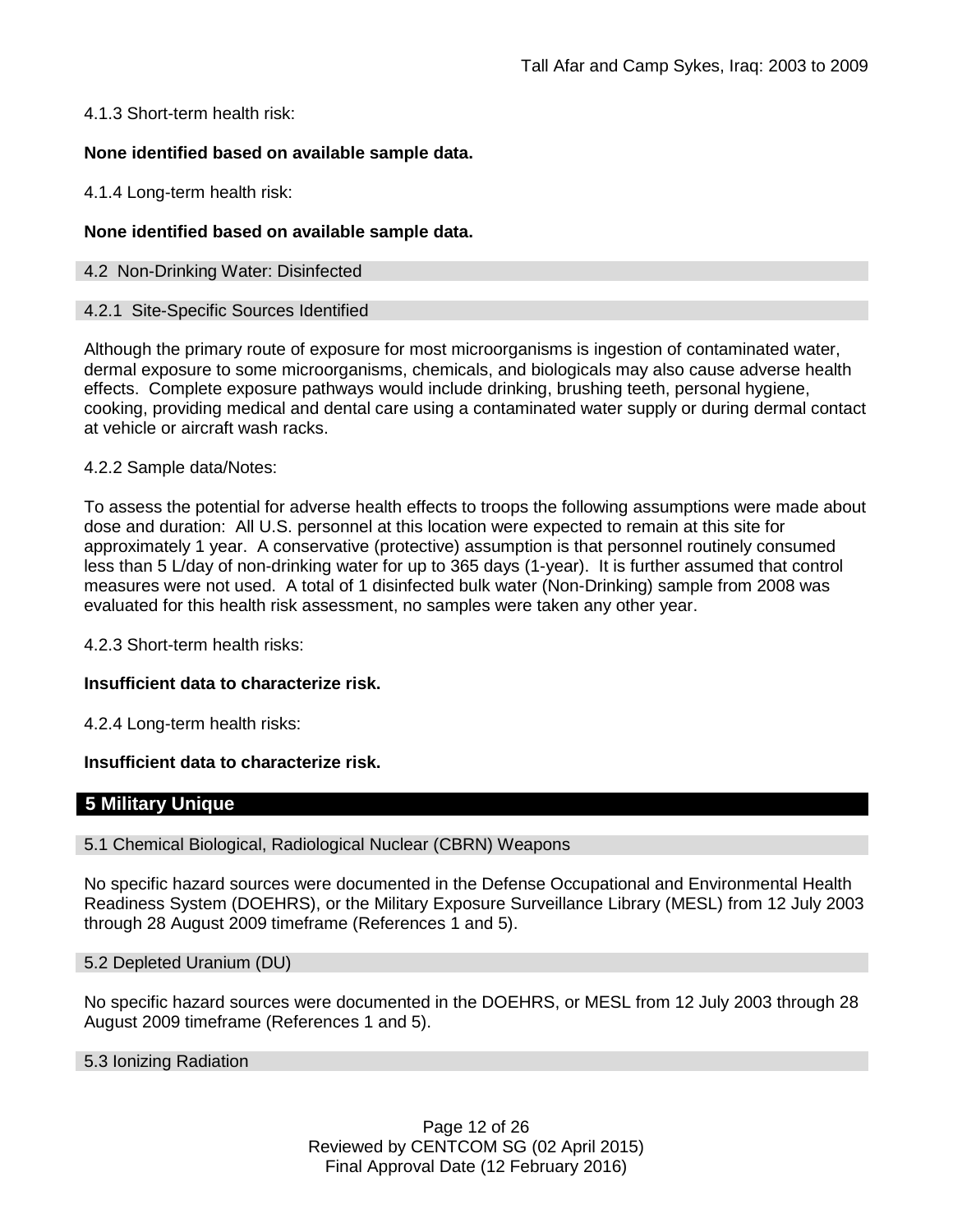No specific hazard sources were documented in the DOEHRS, or MESL from 12 July 2003 through 28 August 2009 timeframe (References 1 and 5).

#### 5.4 Non-Ionizing Radiation

No specific hazard sources were documented in the DOEHRS, or MESL from 12 July 2003 through 28 August 2009 timeframe (References 1 and 5).

## **6 Endemic Diseases**

This document lists the endemic diseases reported in the region, its specific health risks and severity and general health information about the diseases. USCENTCOM MOD 12 (Reference 6) lists deployment requirements, to include immunizations and chemoprophylaxis, in effect during the timeframe of this POEMS.

### 6.1 Foodborne and Waterborne Diseases

Food borne and waterborne diseases in the area are transmitted through the consumption of local food and water. Local unapproved food and water sources (including ice) are heavily contaminated with pathogenic bacteria, parasites, and viruses to which most U.S. Service Members have little or no natural immunity. Effective host nation disease surveillance does not exist within the country. Only a small fraction of diseases are identified or reported in host nation personnel. Diarrheal diseases are expected to temporarily incapacitate a very high percentage of U.S. personnel within days if local food, water, or ice is consumed. Hepatitis A and typhoid fever infections typically cause prolonged illness in a smaller percentage of unvaccinated personnel. Vaccinations are required for DOD personnel and contractors. In addition, although not specifically assessed in this document, significant outbreaks of viral gastroenteritis (e.g., norovirus) and food poisoning (e.g., *Bacillus cereus*, *Clostridium perfringens*, *Staphylococcus*) may occur. Key disease risks are summarized below:

Mitigation strategies were in place and included consuming food and water from approved sources, vaccinations (when available), frequent hand washing and general sanitation practices.

6.1.1 Diarrheal diseases (bacteriological)

**High, mitigated to Low**: Diarrheal diseases are expected to temporarily incapacitate a very high percentage of personnel (potentially over 50% per month) within days if local food, water, or ice is consumed. Mitigation strategies in place include consumption of approved food, water, and ice; handwashing; and applied food/water safety mechanisms. Field conditions (including lack of hand washing and primitive sanitation) may facilitate person-to-person spread and epidemics. Typically mild disease treated in outpatient setting; recovery and return to duty in less than 72 hours with appropriate therapy. A small proportion of infections may require greater than 72 hours limited duty, or hospitalization.

6.1.2 Hepatitis A, typhoid/paratyphoid fever, and diarrhea-protozoal

**High, mitigated to Low**: Unmitigated health risk to U.S. personnel is high year round for hepatitis A and typhoid/paratyphoid fever, and Moderate for diarrhea-protozoal. Mitigation strategies in place include immunization, consumption of approved food, water, and ice; handwashing; and applied food/water safety mechanisms. U.S. Personnel did not drink untreated water, and vaccination for Hepatitis A is required for deployment into the CENTCOM Area or Responsibility (AOR). Hepatitis A, typhoid/paratyphoid fever, and diarrhea-protozoal disease may cause prolonged illness in a small percentage of personnel (less than 1% per month). Although much rarer, other potential diseases in

> Page 13 of 26 Reviewed by CENTCOM SG (02 April 2015) Final Approval Date (12 February 2016)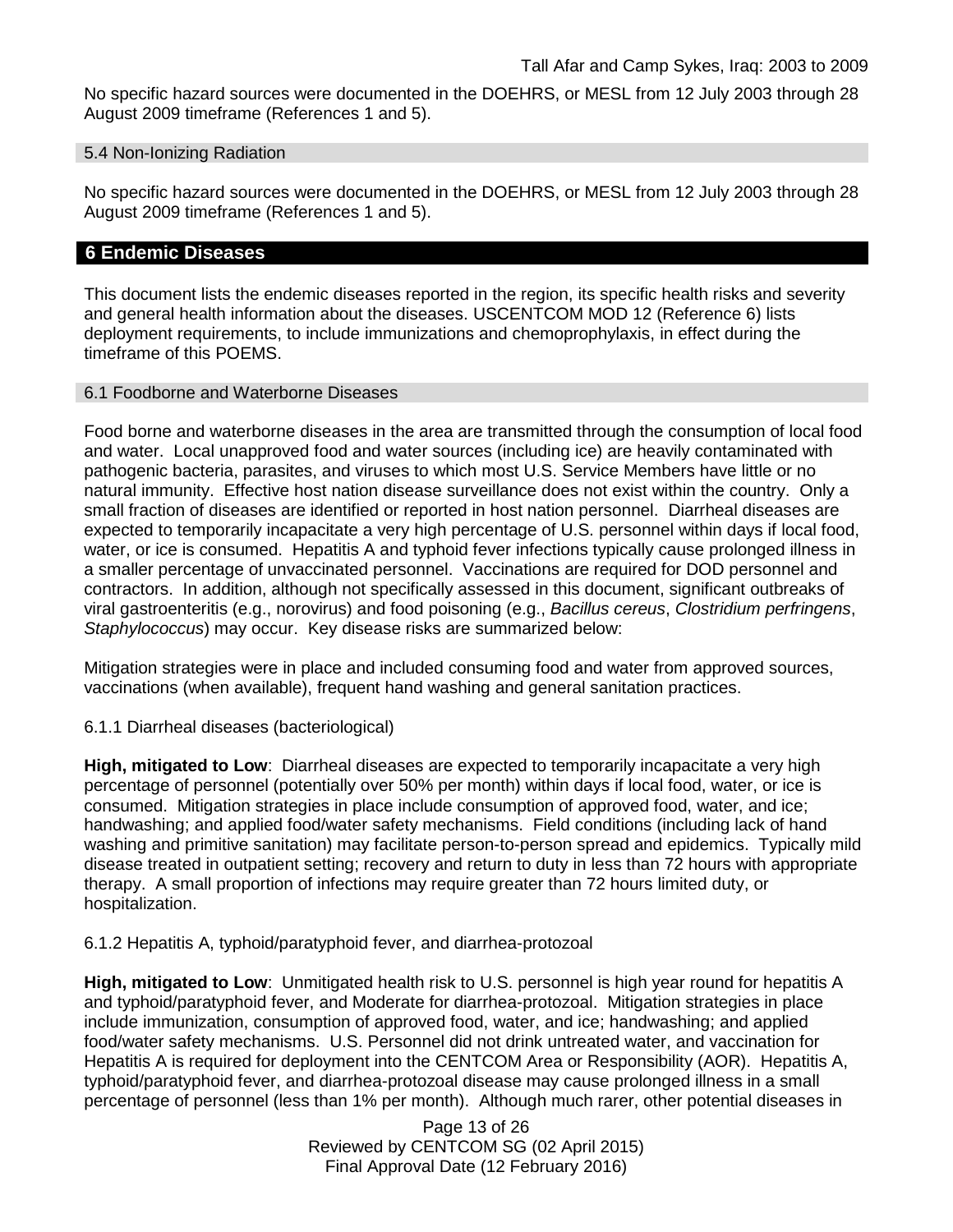this area that are also considered a Moderate risk include: hepatitis E, diarrhea-cholera, and brucellosis.

## 6.1.3 Short-term Health Risks:

**Variable, unmitigated; Low, mitigated**: The overall unmitigated short-term risk associated with food borne and waterborne diseases are considered High (bacterial diarrhea, hepatitis A, typhoid/paratyphoid fever) to Moderate (diarrhea-cholera, diarrhea-protozoal, brucellosis) to Low (hepatitis E) if local food or water is consumed. Preventive Medicine measures reduced the risk to Low. Confidence in the health risk estimate was high.

6.1.4 Long-term Health Risks:

## **None identified based on available data.**

### 6.2 Arthropod Vector-Borne Diseases

During the warmer months, the climate and ecological habitat support populations of arthropod vectors, including mosquitoes, ticks, mites, and sandflies. Significant disease transmission is sustained countrywide, including urban areas. Mitigation strategies were in place and included proper wear of treated uniforms, application of repellent to exposed skin, and use of bed nets and chemoprophylaxis (when applicable). Additional methods included the use of pesticides, reduction of pest/breeding habitats, and engineering controls.

### 6.2.1 Malaria

**None**: Indigenous transmission of malaria in Iraq was eliminated as of 2008 reducing risk among personnel exposed to mosquito bites to none.

#### 6.2.2 Leishmaniasis

**Moderate, mitigated to Low**: The disease risk is Moderate during the warmer months when sandflies are most prevalent, but reduced to low with mitigation measures. Mitigation strategies in place include Individual Protective Measures (IPM) practices, permethrin treated uniforms, pesticides, reduction of pest/breeding habitats, and engineering controls. Leishmaniasis is transmitted by sand flies. There are two forms of the disease; cutaneous (acute form) and visceral (a more latent form of the disease). The leishmaniasis parasites may survive for years in infected individuals and this infection may go unrecognized by physicians in the U.S. when infections become symptomatic years later. Cutaneous infection is unlikely to be debilitating, though lesions may be disfiguring. Visceral leishmaniasis disease can cause severe febrile illness which typically requires hospitalization with convalescence over 7 days.

#### 6.2.3 Crimean-Congo hemorrhagic fever

**Moderate, mitigated to Low**: Unmitigated risk is moderate, but reduced to low with mitigation measures. Crimean-Congo hemorrhagic fever occurs in rare cases (less than 0.1% per month attack rate in indigenous personnel) and is transmitted by tick bites or occupational contact with blood or secretions from infected animals. The disease typically requires intensive care with fatality rates from 5% to 50%.

#### 6.2.4 Sandfly fever

**Moderate, mitigated to Low**: Sandfly fever has a Moderate risk with potential disease rates from 1%

Page 14 of 26 Reviewed by CENTCOM SG (02 April 2015) Final Approval Date (12 February 2016)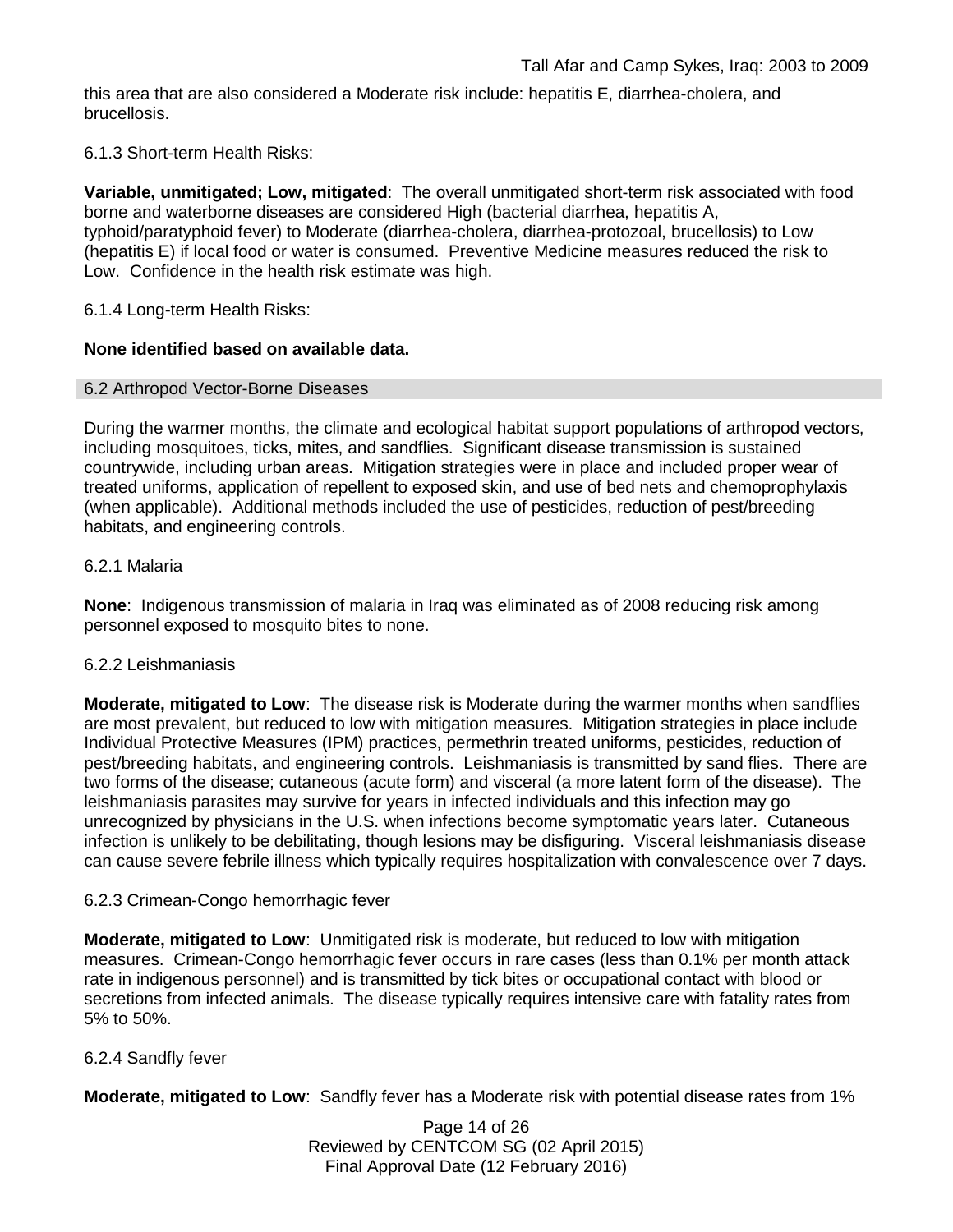to 10% per month under worst case conditions. Mitigation measures reduced the risk to low. The disease is transmitted by sandflies and occurs more commonly in children though adults are still at risk. Sandfly fever disease typically resulted in debilitating febrile illness requiring 1 to 7 days of supportive care followed by return to duty.

6.2.5 Sindbis (and Sindbis-like viruses)

**Low**: Sindbis and sindbis-like viruses are maintained in a bird-mosquito cycle in rural areas and occasionally caused limited outbreaks among humans. The viruses are transmitted by a variety of *Culex* mosquito species found primarily in rural areas. A variety of bird species may serve as reservoir or amplifying hosts. Extremely rare cases (less than 0.01% per month attack rate) could have occurred seasonally (April - November). Debilitating febrile illness often accompanied by rash, typically requires 1 to 7 days of supportive care; significant arthralgias may persist for several weeks or more in some cases. This disease is associated with a low health risk estimate.

## 6.2.6 Rickettsioses, tickborne (spotted fever group)

**Low**: Rare cases (less than 0.1% per month) of rickettsioses disease are possible among personnel exposed to tick bites. Rickettsioses are transmitted by multiple species of hard ticks, including *Rhipicephalus* spp., which are associated with dogs. Other species of ticks, including *Ixodes* are also capable of transmitting rickettsial pathogens in this group. In addition to dogs, various rodents and other animals also may serve as reservoirs. Ticks are most prevalent from April through November. Incidents can result in debilitating febrile illness, which may require 1 to 7 days of supportive care followed by return to duty. The health risk of rickettsial disease is Low.

## 6.2.7 Typhus-murine (fleaborne)

**Low**: Typhus-murine has a Low risk estimate and is assessed as present, but at unknown levels. Rare cases are possible among personnel exposed to rodents (particularly rats) and flea bites. Incidents may result in debilitating febrile illness typically requiring 1 to 7 days of supportive care followed by return to duty.

## 6.2.8 West Nile fever

**Low**: West Nile fever is present. The disease is maintained by the bird population and transmitted to humans via mosquito vector. Typically, infections in young, healthy adults were asymptomatic although fever, headache, tiredness, body aches (occasionally with a skin rash on trunk of body), and swollen lymph glands can occurred. This disease is associated with a low risk estimate.

## 6.2.9 Short -term health risks:

**Low:** The unmitigated risk is moderate for leishmaniasis - cutaneous (acute), Crimean-Congo hemorrhagic fever, and sandfly fever; Low for, sindbis, rickettsioses-tickborne*,* typhus-fleaborne, and West Nile fever. No hazard from malaria (2008 - 2011). Risk is reduced to Low by proper wear of the uniform and application of repellent to exposed skin. Confidence in the risk estimate is high.

6.2.10 Long -term health risks:

**Low:** The unmitigated risk is moderate for leishmaniasis-visceral (chronic). Risk is reduced to Low by proper wear of the uniform and application of repellent to exposed skin. Confidence in the risk estimate is high.

> Page 15 of 26 Reviewed by CENTCOM SG (02 April 2015) Final Approval Date (12 February 2016)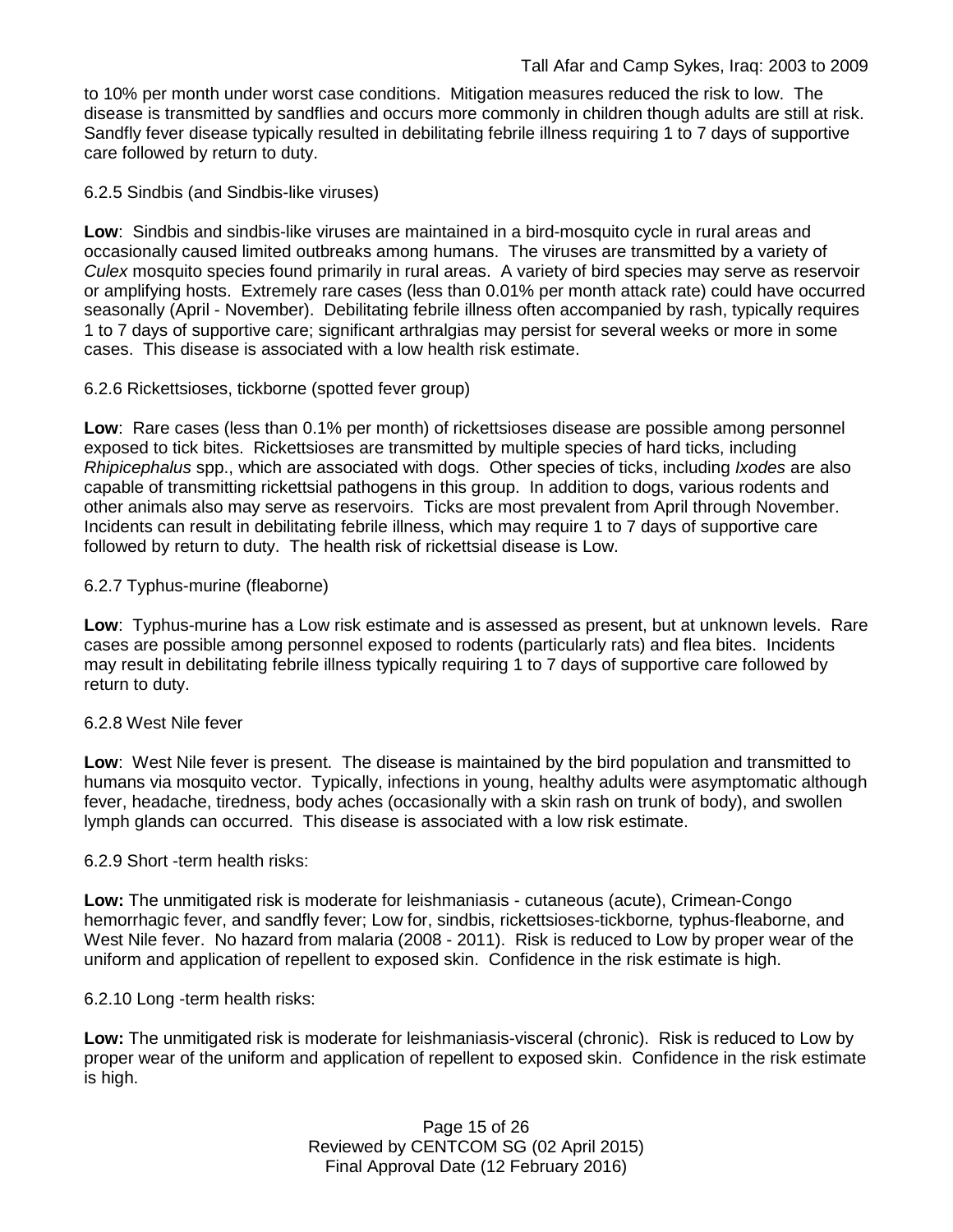### 6.3 Water Contact Diseases

Tactical operations or recreational activities that involve extensive contact with surface water such as lakes, streams, rivers, or flooded fields may result in significant exposure to leptospirosis and schistosomiasis. Arid portions of Iraq without permanent or persistent bodies of surface water do not support transmission of leptospirosis or schistosomiasis. Risk was restricted primarily to areas along rivers and lakes. These diseases can debilitate personnel for up to a week or more. Leptospirosis risk typically increases during flooding. In addition, although not specifically assessed in this document, bodies of surface water are likely to be contaminated with human and animal waste. Activities such as wading or swimming may result in exposure to enteric diseases including diarrhea and hepatitis via incidental ingestion of water. Prolonged water contact also may lead to the development of a variety of potentially debilitating skin conditions including bacterial or fungal dermatitis. Mitigation strategies were in place and included avoiding water contact and recreational water activities, proper wear of uniform (especially footwear), and protective coverings for cuts/abraded skin.

### 6.3.1 Leptospirosis

**Moderate, mitigated to Low**: Human infections occur seasonally (typically April through November) through exposure to water or soil contaminated by infected animals and is associated with wading, and swimming in contaminated, untreated open water. The occurrence of flooding after heavy rainfall facilitates the spread of the organism because as water saturates the environment leptospirosis present in the soil passes directly into surface waters. Leptospirosis can enter the body through cut or abraded skin, mucous membranes, and conjunctivae. Infection may also occur from ingestion of contaminated water. The acute, generalized illness associated with infection may mimic other tropical diseases (for example, dengue fever, malaria, and typhus), and common symptoms include fever, chills, myalgia, nausea, diarrhea, cough, and conjunctival suffusion. Manifestations of severe disease can include jaundice, renal failure, hemorrhage, pneumonitis, and hemodynamic collapse. Recreational activities involving extensive water contact may result in personnel being temporarily debilitated with leptospirosis. Mitigation strategies in place include avoiding water contact and recreational water activities; proper wear of uniform, especially footwear, and protective coverings for cuts/abraded skin. This disease is associated with a Moderate health risk estimate.

#### 6.3.2 Schistosomiasis

**Moderate, mitigated to Low**: Humans are the principal reservoir for schistosomes; humans shed schistosome eggs in urine or feces. Animals such as cattle and water buffalo may also be significant reservoirs. Rare cases (less than 0.1% per month attack rate) may occur seasonally (typically April through November) among personnel wading or swimming in lakes, streams, or irrigated fields which were frequently contaminated with human and animal waste containing schistosome eggs. In groups with prolonged exposure to heavily contaminated foci, attack rates may exceed 10%. Exceptionally heavy concentrations of schistosomes may occur in discrete foci, which were difficult to distinguish from less contaminated areas. In non-immune personnel exposed to such foci, rates of acute schistosomiasis may be over 50%. Mild infections are generally asymptomatic. In very heavy acute infections, a febrile illness (acute schistosomiasis) may occur, especially with *Schistosoma japonicum*  and *S. mansoni*, requiring hospitalization and convalescence over 7 days. This disease is associated with a Moderate health risk estimate.

6.3.3 Short -term health risks:

**Low:** Unmitigated Health risk of schistosomiasis and leptospirosis is Moderate during warmer months. Mitigation measures reduce the risk to Low. Confidence in the health risk estimate is high.

> Page 16 of 26 Reviewed by CENTCOM SG (02 April 2015) Final Approval Date (12 February 2016)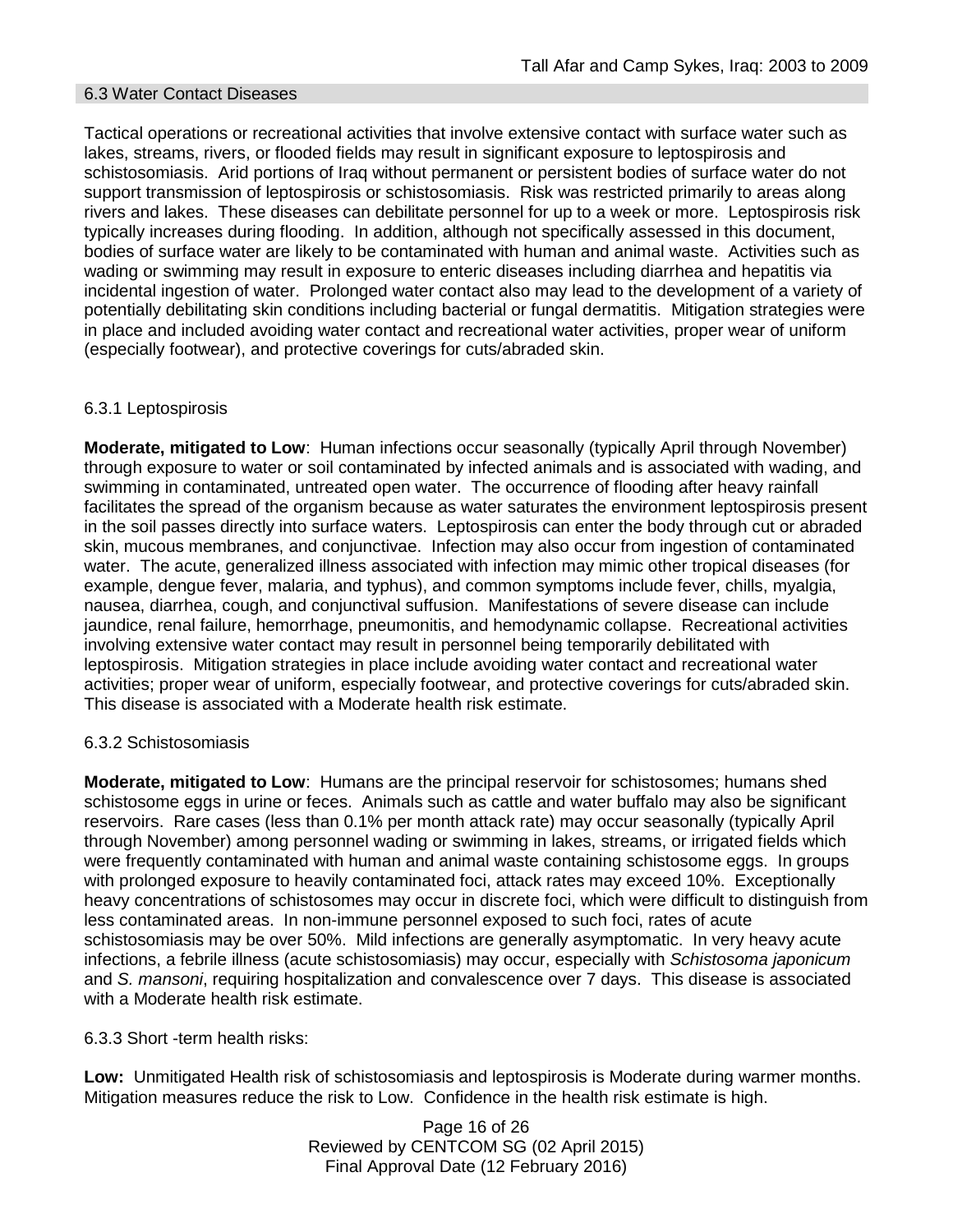## 6.3.4 Long -term health risks:

## **None identified based on available data.**

#### 6.4 Respiratory Diseases

Although not specifically assessed in this document, deployed U.S. forces may be exposed to a wide variety of common respiratory infections in the local population. These include influenza, pertussis, viral upper respiratory infections, viral and bacterial pneumonia, and others. The U.S. military populations living in close-quarter conditions are at risk for substantial person-to-person spread of respiratory pathogens. Influenza is of particular concern because of its ability to debilitate large numbers of unvaccinated personnel for several days. Mitigation strategies were in place and included routine medical screenings, vaccination, enforcing minimum space allocation in housing units, implementing head-to-toe sleeping in crowded housing units, implementation of proper personal protective equipment (PPE) when necessary for healthcare providers and detention facility personnel.

### 6.4.1 Tuberculosis (TB)

**Moderate, mitigated to Low:** Potential health risk to U.S. personnel is Moderate, mitigated to Low, year round. Transmission typically requires close and prolonged contact with an active case of pulmonary or laryngeal TB, although it also can occur with more incidental contact. The Army Surgeon General has defined increased risk in deployed Soldiers as indoor exposure to locals or third country nationals of greater than one hour per week in a highly endemic active TB region. Mitigation strategies include routine medical screenings; enforcing minimum space allocation in housing units; implementing head-to-toe sleeping in crowded housing units; and implementation of proper personal protective equipment (PPE), when necessary (treating active case, detainee operations). Additional mitigation included active case isolation in negative pressure rooms, where available.

#### 6.4.2 Meningococcal meningitis

**Low:** Meningococcal meningitis poses a Low risk and is transmitted from person to person through droplets of respiratory or throat secretions. Close and prolonged contact facilitates the spread of this disease. Meningococcal meningitis is potentially a very severe disease typically requiring intensive care; fatalities may occur in 5-15% of cases.

6.4.3 Short-term health risks:

**Low:** Moderate (TB) to Low (for meningococcal meningitis). Overall risk was reduced to Low with mitigation measures. Confidence in the health risk estimate is high.

#### 6.4.4 Long-term health risks:

**None identified based on available data.** Tuberculosis is evaluated as part of the post deployment health assessment (PDHA). A TB skin test is required post-deployment if potentially exposed and is based upon individual service policies.

#### 6.5 Animal-Contact Diseases

## 6.5.1 Rabies

**Moderate, mitigated to Low:** Rabies posed a year round moderate risk. Occurrence in local animals

Page 17 of 26 Reviewed by CENTCOM SG (02 April 2015) Final Approval Date (12 February 2016)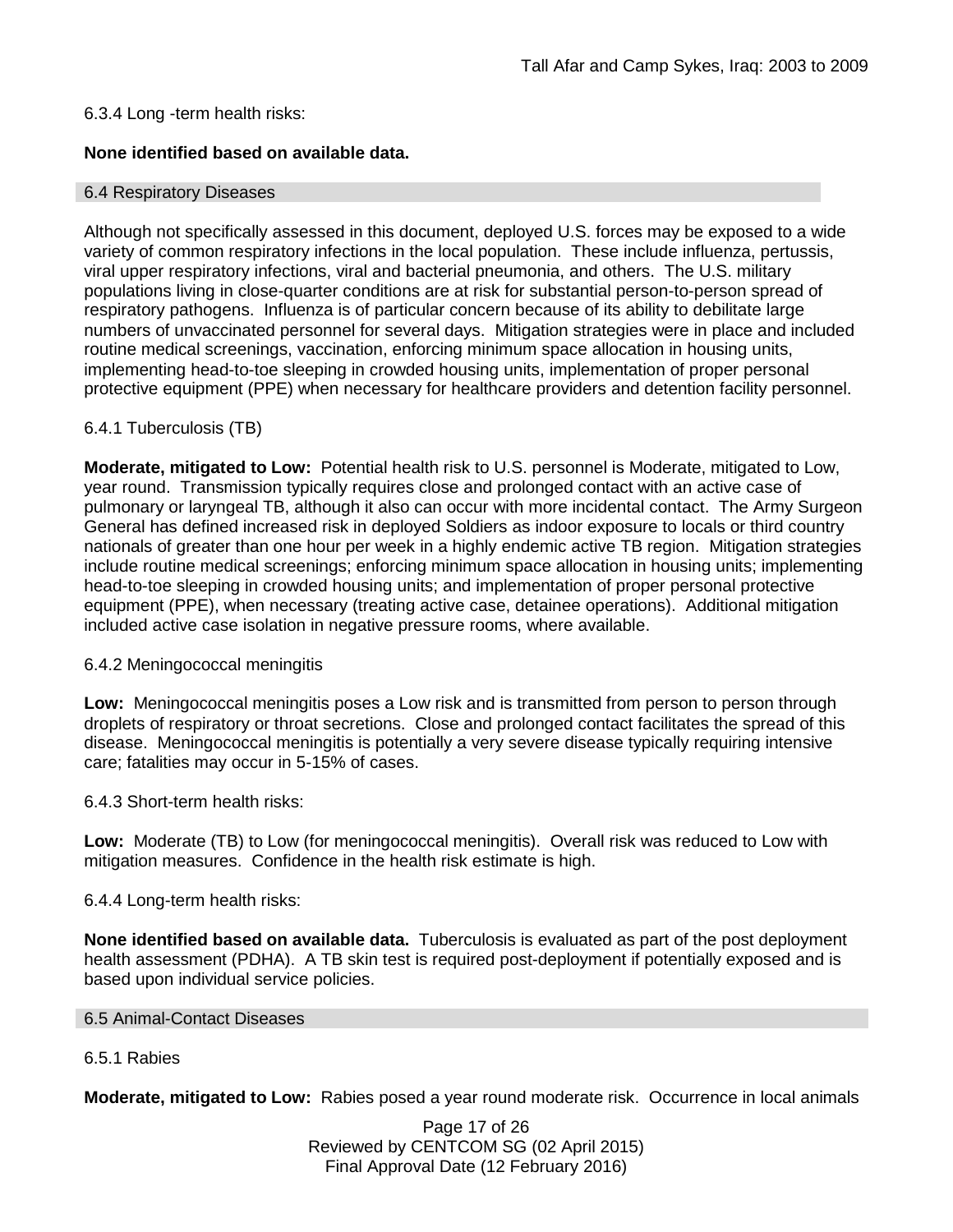was well above U.S. levels due to the lack of organized control programs. Dogs were the primary reservoir of rabies in Iraq, and a frequent source of human exposure. In June 2008, the New Jersey Health department in the U.S. reported a confirmed case of rabies in a mixed-breed dog recently imported from Iraq. Rabies is transmitted by exposure to the virus-laden saliva of an infected animal, typically through bites, but could occur from scratches contaminated with the saliva. No cases of rabies acquired in Iraq have been identified in U.S. Service Members to date. The vast majority (>99%) of persons who develop rabies disease will do so within a year after a risk exposure, there have been rare reports of individuals presenting with rabies disease up to six years or more after their last known risk exposure. Mitigation strategies included command emphasis of CENTCOM GO 1B, reduction of animal habitats, active pest management programs, and timely treatment of feral animal scratches/bites.

## 6.5.2 Anthrax

**Low:** Anthrax cases are rare in indigenous personnel, and pose a Low risk to U.S. personnel. Anthrax is a naturally occurring infection; cutaneous anthrax is transmitted by direct contact with infected animals or carcasses, including hides. Eating undercooked infected meat may result in contracting gastrointestinal anthrax. Pulmonary anthrax is contracted through inhalation of spores and is extremely rare. Mitigation measures included consuming approved food sources, proper food preparation and cooking temperatures, avoidance of animals and farms, dust abatement when working in these areas, vaccinations, and proper PPE for personnel working with animals.

## 6.5.3 Q-Fever

**Moderate, mitigated to Low:** Potential health risk to U.S. personnel is Moderate, but mitigated to Low, year round. Rare cases are possible among personnel exposed to aerosols from infected animals, with clusters of cases possible in some situations. Significant outbreaks (affecting 1-50%) can occur in personnel with heavy exposure to barnyards or other areas where animals are kept. Unpasteurized milk may also transmit infection. The primary route of exposure is respiratory, with an infectious dose as low as a single organism. Incidence could result in debilitating febrile illness, sometimes presenting as pneumonia, typically requiring 1 to 7 days of inpatient care followed by return to duty. Mitigation strategies in place as listed in paragraph 6.5.2 except for vaccinations.

## 6.5.4 H5N1 avian influenza

**Low:** Potential health risk to U.S. personnel is Low. Although H5N1 avian influenza (AI) is easily transmitted among birds, bird-to-human transmission is extremely inefficient. Human-to-human transmission appears to be exceedingly rare, even with relatively close contact. Extremely rare cases (less than 0.01% per month attack rate) could occur. Incidence could result in very severe illness with fatality rate higher than 50 percent in symptomatic cases. Mitigation strategies included avoidance of birds/poultry and proper cooking temperatures for poultry products.

## 6.5.5 Short-term health risks:

**Low:** The short-term unmitigated risk is Moderate for rabies, and Q-fever, to Low for anthrax, and H5N1 avian influenza. Mitigation measures reduced the overall risk to Low.Confidence in risk estimate is high.

6.5.6 Long-term health risks:

**Low:** A Low long term risk exists for rabies because, in rare cases, the incubation period for rabies can be several years.

> Page 18 of 26 Reviewed by CENTCOM SG (02 April 2015) Final Approval Date (12 February 2016)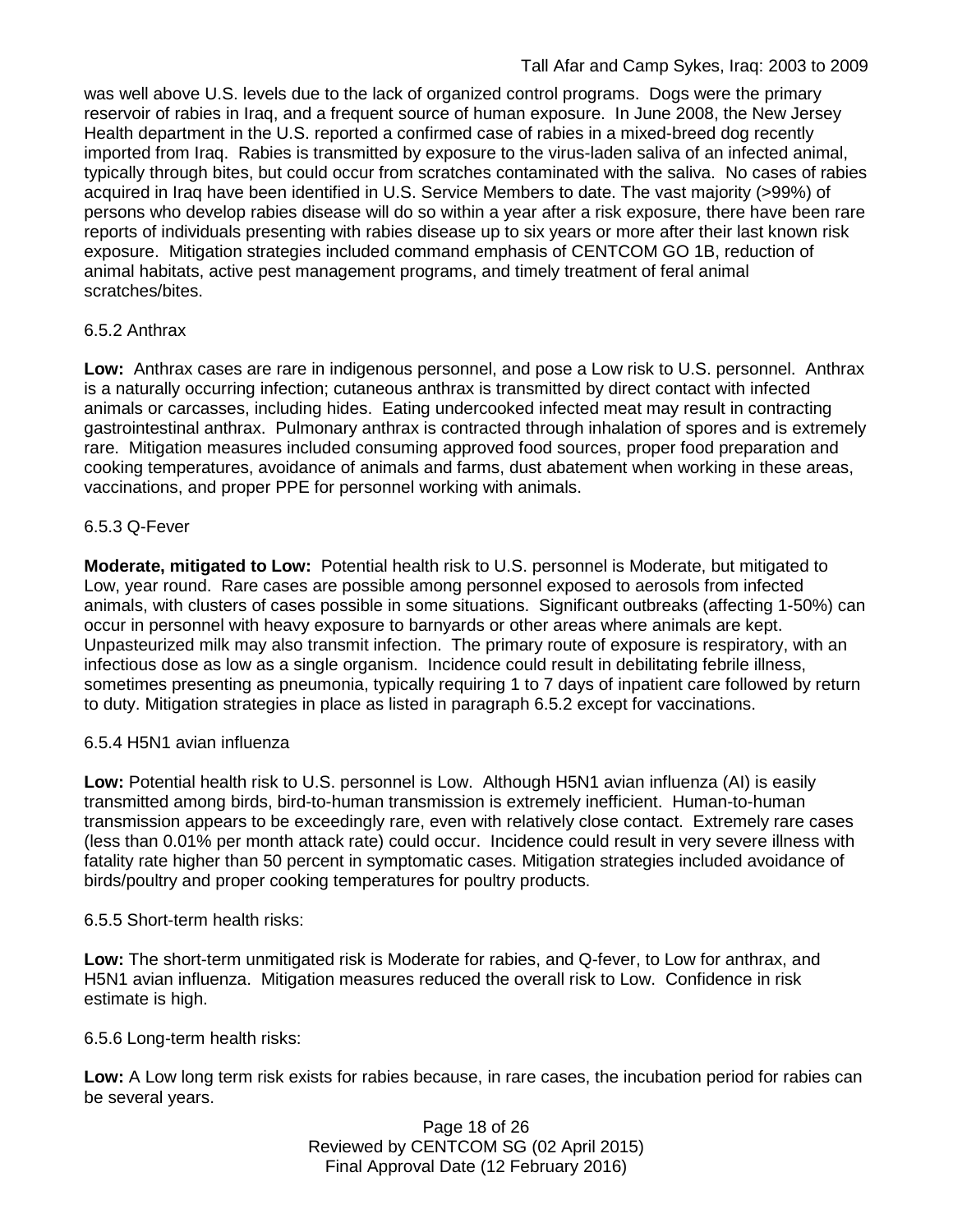## **7 Venomous Animal/Insect**

All information was taken directly from the Clinical Toxinology Resources web site from the University of Adelaide, Australia (Reference 7). The species listed below have home ranges that overlap the location of Tall Afar and Camp Sykes, and may present a health risk if they are encountered by personnel. See Section 9 for more information about pesticides and pest control measures.

## 7.1 Spiders

• *Latrodectus pallidus*: Clinical effects uncertain, but related to medically important species, therefore major envenoming cannot be excluded.

### 7.2 Scorpions

• *Androctonus crassicauda* (black scorpion): Severe envenoming possible and potentially lethal, however most stings cause only severe local pain.

• *Buthacus leptochelys*, *Buthacus macrocentrus*, *Compsobuthus werneri*, *Odontobuthus doriae*, and *Orthochirus scrobiculosus*: Clinical effects unknown; there are a number of dangerous Buthid scorpions, but there are also some known to cause minimal effects only. Without clinical data it is unclear where this species fits within that spectrum.

- *Scorpio maurus*: Mild envenoming only, not likely to prove lethal.
- *Hemiscorpius lepturus*: Severe envenoming possible, potentially lethal.

• *Hottentotta saulcyi*, *Hottentotta scaber*, and *Hottentotta schach*: Moderate envenoming possible but unlikely to prove lethal.

#### 7.3 Snakes

• *Hemorrhois ravergieri*, *Psammophis schokari*, *Pseudocyclophis persicus,* and *Telescopus fallax*: Clinical effects unknown, but unlikely to cause significant envenoming.

• *Macrovipera lebetina* subspecies e*uphratica* and subspecies *obtusa* and *Vipera albicornuta*: Severe envenoming possible, potentially lethal.

• *Platyceps rhodorachis* and *Psammophis lineolatus*: Mild envenoming only, not likely to prove lethal.

• *Walterinnesia aegyptia*: Clinical effects unknown, but potentially lethal envenoming, though unlikely, cannot be excluded.

## 7.4 Short-term health risk:

**Low:** If encountered, effects of venom vary with species from mild localized swelling (e.g., *S. maurus*) to potentially lethal effects (e.g., *V. albicornuta*). See effects of venom above. Mitigation strategies included avoiding contact, proper wear of uniform (especially footwear), and timely medical treatment. Confidence in the health risk estimate is low (Reference 4, Table 3-6).

7.5 Long-term health risk:

Page 19 of 26 Reviewed by CENTCOM SG (02 April 2015) Final Approval Date (12 February 2016)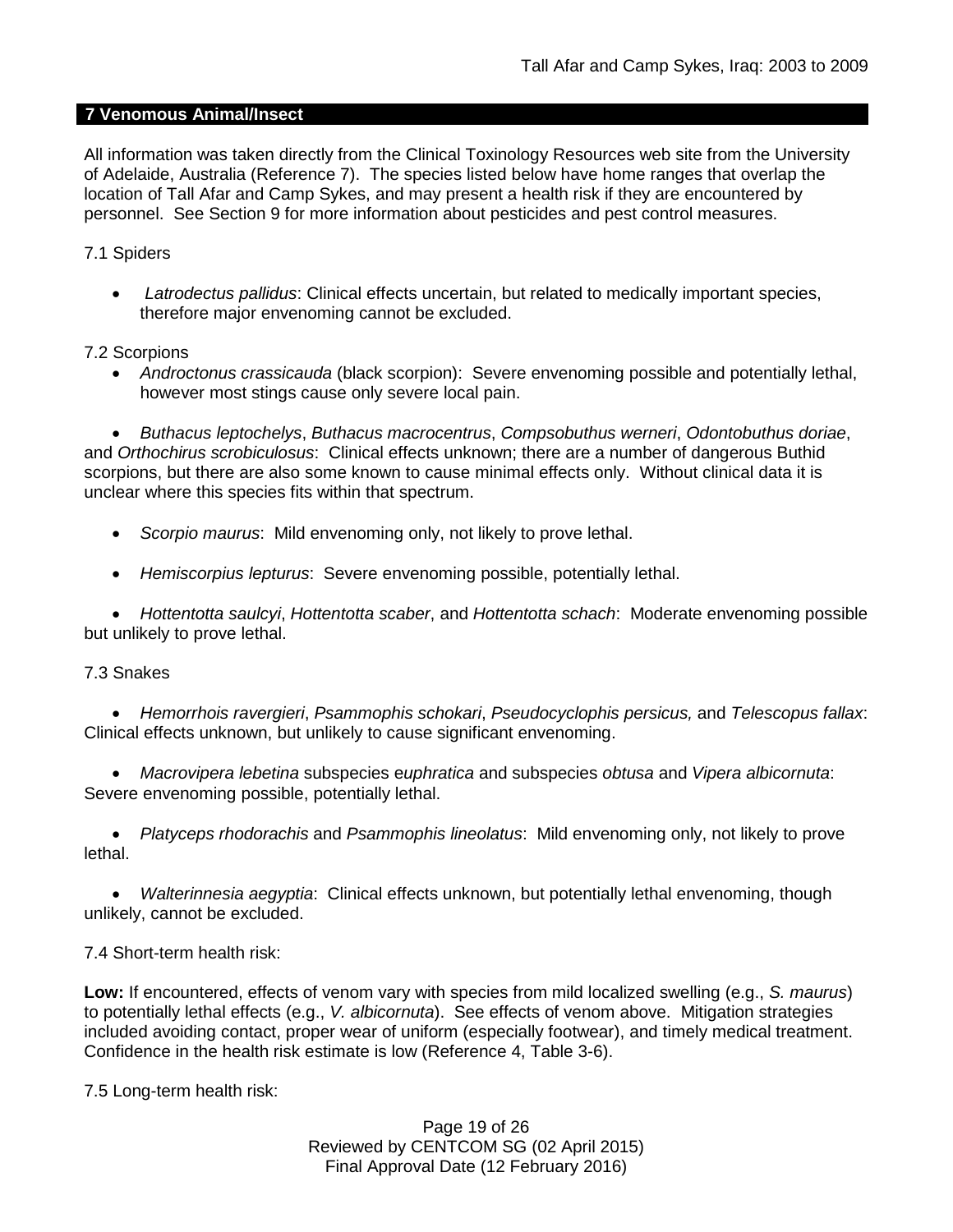## **None identified.**

# **8 Heat/Cold Stress**

## 8.1 Heat

Summer (June - September) monthly mean temperatures range from 100 degrees Fahrenheit (°F) to 109°F with an average temperature of 105°F based on historical climatological data from the U.S. Air Force Combat Climatology Center, 14<sup>th</sup> Weather Squadron. The health risk of heat stress/injury based on temperatures alone is Low (< 78°F ) from November – March, Moderate (78-81.9°F) in April, high (82-87.9°F) in October, and extremely high (≥ 88°F) from May – September. However, work intensity and clothing/equipment worn pose greater health risk of heat stress/injury than environmental factors alone (Reference 8). Managing risk of hot weather operations included monitoring work/rest periods, proper hydration, and taking individual risk factors (e.g., acclimation, weight, and physical conditioning) into consideration. Risk of heat stress/injury was reduced with preventive measures

## 8.1.1 Short-term health risk:

**Low to Extremely High, mitigated to Low:** Risk of heat injury in unacclimatized or susceptible populations (older, previous history of heat injury, poor physical condition, underlying medical/health conditions), and those under operational constraints (equipment, PPE, vehicles) is Low from November – March, Moderate in April, high in October, and extremely high from May – September. The risk of heat injury was reduced to low through preventive measures such as work/rest cycles, proper hydration and nutrition, and monitoring WBGT. Confidence in the health risk estimate is low (Reference 4, Table 3-6).

#### 8.1.2 Long-term health risk:

**Low:** The long-term risk is Low. However, the risk may be greater for certain susceptible persons– those older (i.e., greater than 45 years), in lesser physical shape, or with underlying medical/health conditions. Long-term health implications from heat injuries are rare but may occur, especially from more serious injuries such as heat stroke. It is possible that high heat in conjunction with various chemical exposures may increase long-term health risks, though specific scientific evidence is not conclusive. Confidence in these risk estimates is medium (Reference 4, Table 3-6).

#### 8.2 Cold

## 8.2.1 Short-term health risks:

Winter (December - March) temperatures range from 18°F to 35°F with an average temperature of 27°F based on historical climatological data from the U.S. Air Force Combat Climatology Center, 14<sup>th</sup> Weather Squadron. Because even on warm days a significant drop in temperature after sunset by as much as 40°F can occur, there is a risk of cold stress/injury from December – February. The risk assessment for Non-Freezing Cold Injuries (NFCI), such as chilblain, trench foot, and hypothermia, is Low based on historical temperature and precipitation data. Frostbite is unlikely to occur because temperatures rarely drop below freezing. However, personnel may encounter significantly lower temperatures during field operations at higher altitudes. As with heat stress/injuries, cold stress/injuries are largely dependent on operational and individual factors instead of environmental factors alone (Reference 8).

**Low:** The health risk of cold injury is Low. Confidence in the health risk estimate is medium.

Page 20 of 26 Reviewed by CENTCOM SG (02 April 2015) Final Approval Date (12 February 2016)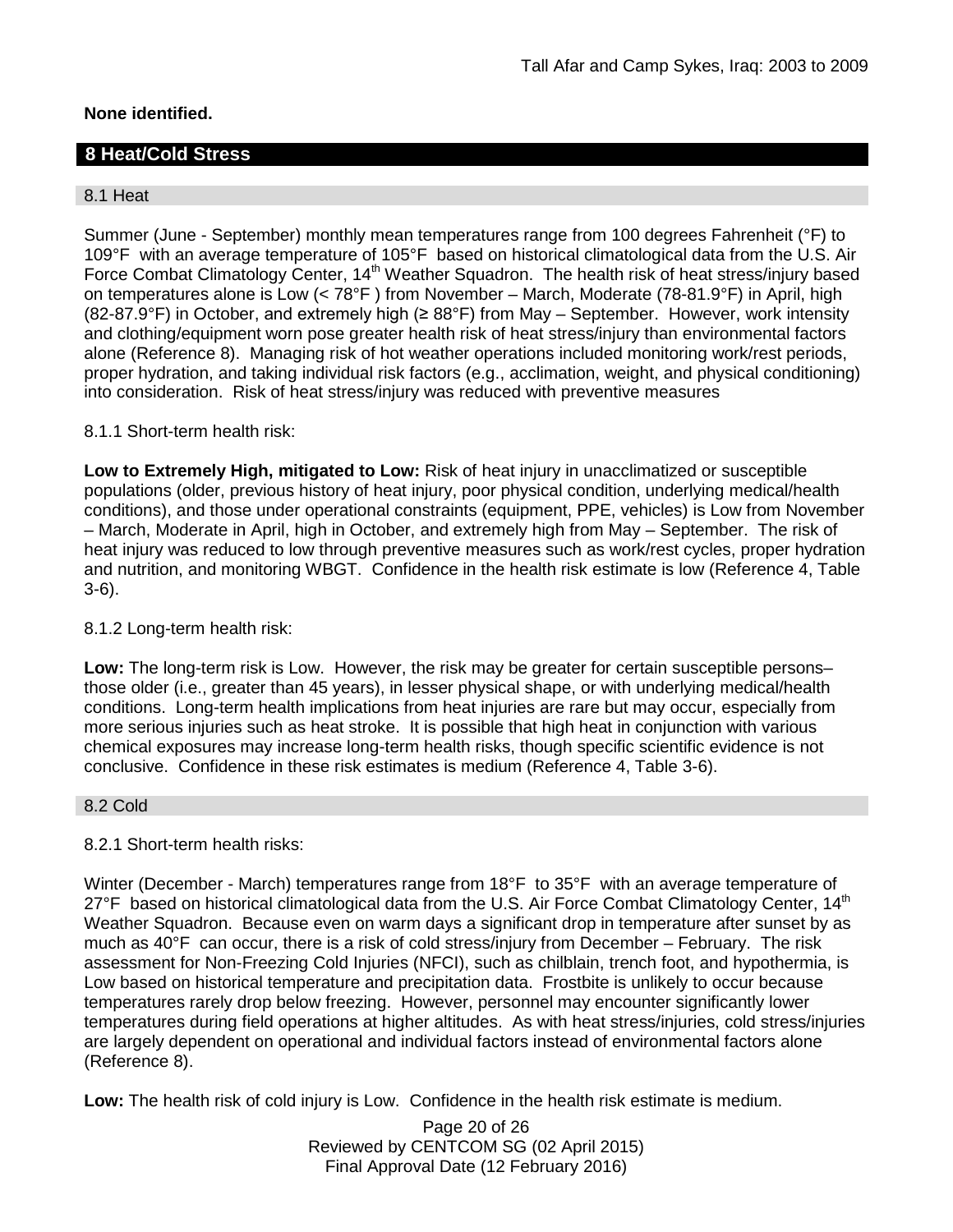8.2.2 Long-term health risk:

**Low:** The health risk of cold injury is Low. Confidence in the health risk estimate is high.

## **9 Noise**

#### 9.1 Continuous

No specific hazard sources were documented in the DOEHRS or MESL from 12 July 2003 through 28 August 2009 timeframe.

9.1.1 Short and long-term health risks:

### **Not evaluated**

#### 9.2 Impulse

No specific hazard sources were documented in the DOEHRS or MESL from 12 July 2003 through 28 August 2009 timeframe.

9.2.1 Short-term and Long-term health risks:

### **Not evaluated**.

## **10 Unique Incidents/Concerns**

#### 10.1 Potential environmental contamination sources

DoD personnel are exposed to various chemical, physical, ergonomic, and biological hazards in the course of performing their mission. These types of hazards depend on the mission of the unit and the operations and tasks which the personnel are required to perform to complete their mission. The health risk associated with these hazards depends on a number of elements including what materials are used, how long the exposure lasts, what is done to the material, the environment where the task or operation is performed, and what controls are used. The hazards can include exposures to heavy metal particulates (e.g., lead, cadmium, manganese, chromium, and iron oxide), solvents, fuels, oils, and gases (e.g., carbon monoxide, carbon dioxide, oxides of nitrogen, and oxides of sulfur). Most of these exposures occur when performing maintenance task such as painting, grinding, welding, engine repair, or movement through contaminated areas. Exposures to these occupational hazards can occur through inhalation (air), skin contact, or ingestion; however exposures through air are generally associated with the highest health risk.

#### 10.2 Waste Sites/Waste Disposal

No specific hazard sources were documented in the DOEHRS or MESL from 12 July 2003 through 28 August 2009 timeframe.

#### 10.3 Fuel/petroleum products/industrial chemical spills

No specific hazard sources were documented in the DOEHRS or MESL from 12 July 2003 through 28 August 2009 timeframe.

> Page 21 of 26 Reviewed by CENTCOM SG (02 April 2015) Final Approval Date (12 February 2016)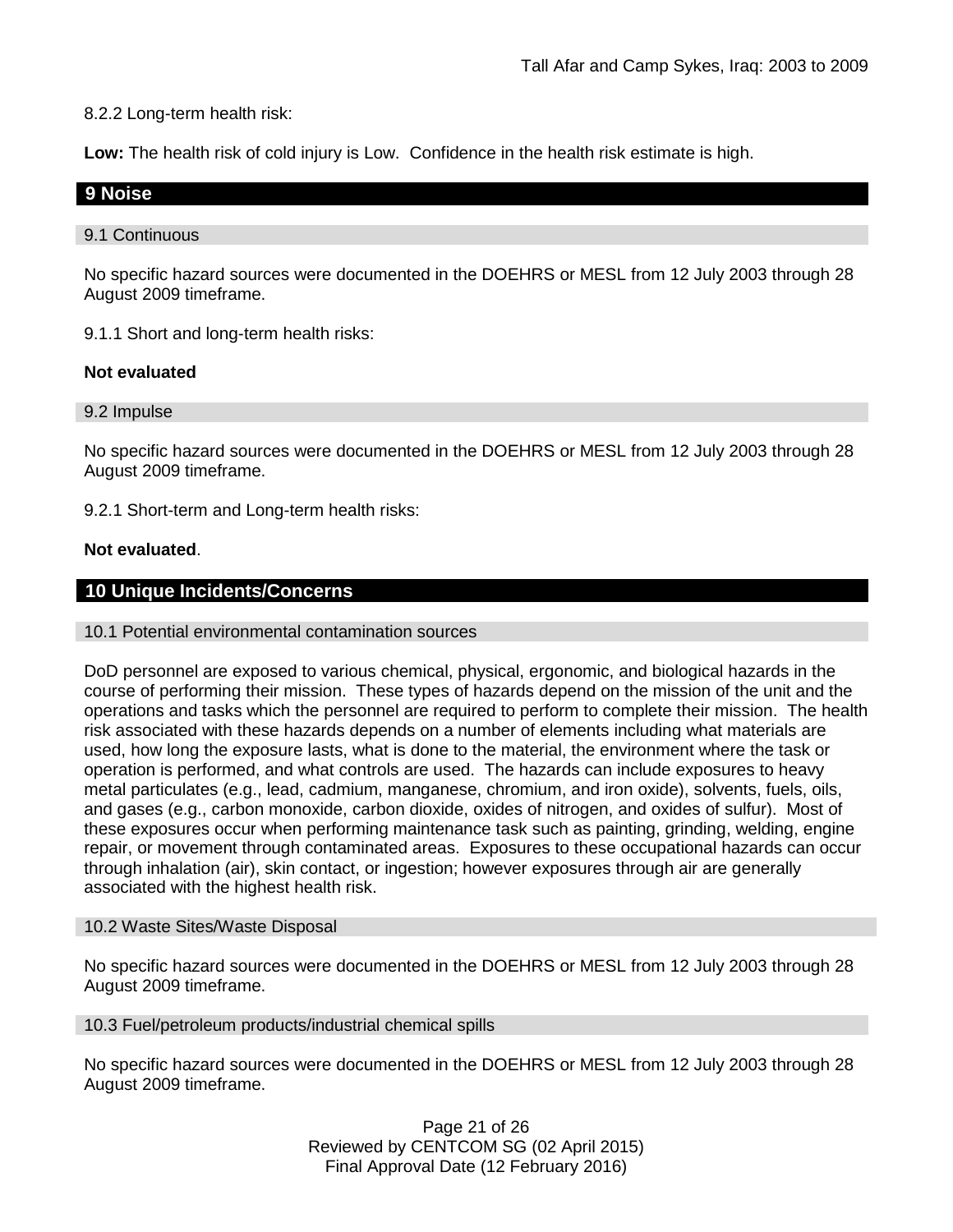### 10.4 Pesticides/Pest Control:

The health risk of exposure to pesticide residues is considered within the framework of typical residential exposure scenarios, based on the types of equipment, techniques, and pesticide products that have been employed, such as enclosed bait stations for rodenticides, various handheld equipment for spot treatments of insecticides and herbicides, and a number of ready-to-use (RTU) methods such as aerosol cans and baits. The control of rodents required the majority of pest management inputs, with the acutely toxic rodenticides staged as solid formulation lethal baits placed in tamper-resistant bait stations indoors and outdoors throughout cantonment areas. Nuisance insects, including biting and stinging insects such as bees, wasps, and ants, also required significant pest management inputs. Use of pesticides targeting against these pests generally involved selection of compounds with low mammalian toxicity and short-term residual using pinpoint rather than broadcast application techniques. No specific hazard sources were documented in DOEHRS or MESL. A total of 17 monthly pesticide application reports in the MESL for Tall Afar and Camp Sykes (January 2005 to July 2006) list the usage of pesticides on the site. For each pesticide product applied during this period, the EPA approved label has been archived, providing a framework how each pesticide handled and applied (see below).

#### 10.4.1 Rodenticides

Brodifacoum and Diphacinone were used to control rodents.

### 10.4.2 Insecticides

Insecticides used to control ants, bees, crickets, fleas, flies, lice, mosquitoes, spiders, termites, and wasps include: Methomyl, Z-9 TRICOSENE, Pyrethrins, Piperonyl Butoxide, Cypermethrin, Diphacinone, (S)-Methoprene, resmerithrin, Polybutylenes, Polyisobutylenes, ß-Cyfluthrin, Carbaryl, and fipronil.

#### 10.4.3 Short-term and Long-term health risks

**Low:** Long term health risk is Low. Confidence in the health risk assessment is medium (Reference 4, Table 3-6).

#### 10.5 Asbestos

No specific hazard sources were documented in the DOEHRS or MESL from 12 July 2003 through 28 August 2009 timeframe.

#### 10.6 Lead Based Paint

No specific hazard sources were documented in the DOEHRS or MESL from 12 July 2003 through 28 August 2009 timeframe.

#### 10.7 Burn Pit

There was little information available on the burn pit at Camp Sykes other than if it was in operation or not listed on the sample exposure notes. The operator, contents, and location were not available. While not specific to Tall Afar and Camp Sykes, the consolidated epidemiological and environmental sampling and studies on burn pits that have been conducted as of the date of this publication have been unable to determine whether an association does or does not exist between exposures to emissions from the burn pits and long-term health effects (Reference 9). The Institute of Medicine

> Page 22 of 26 Reviewed by CENTCOM SG (02 April 2015) Final Approval Date (12 February 2016)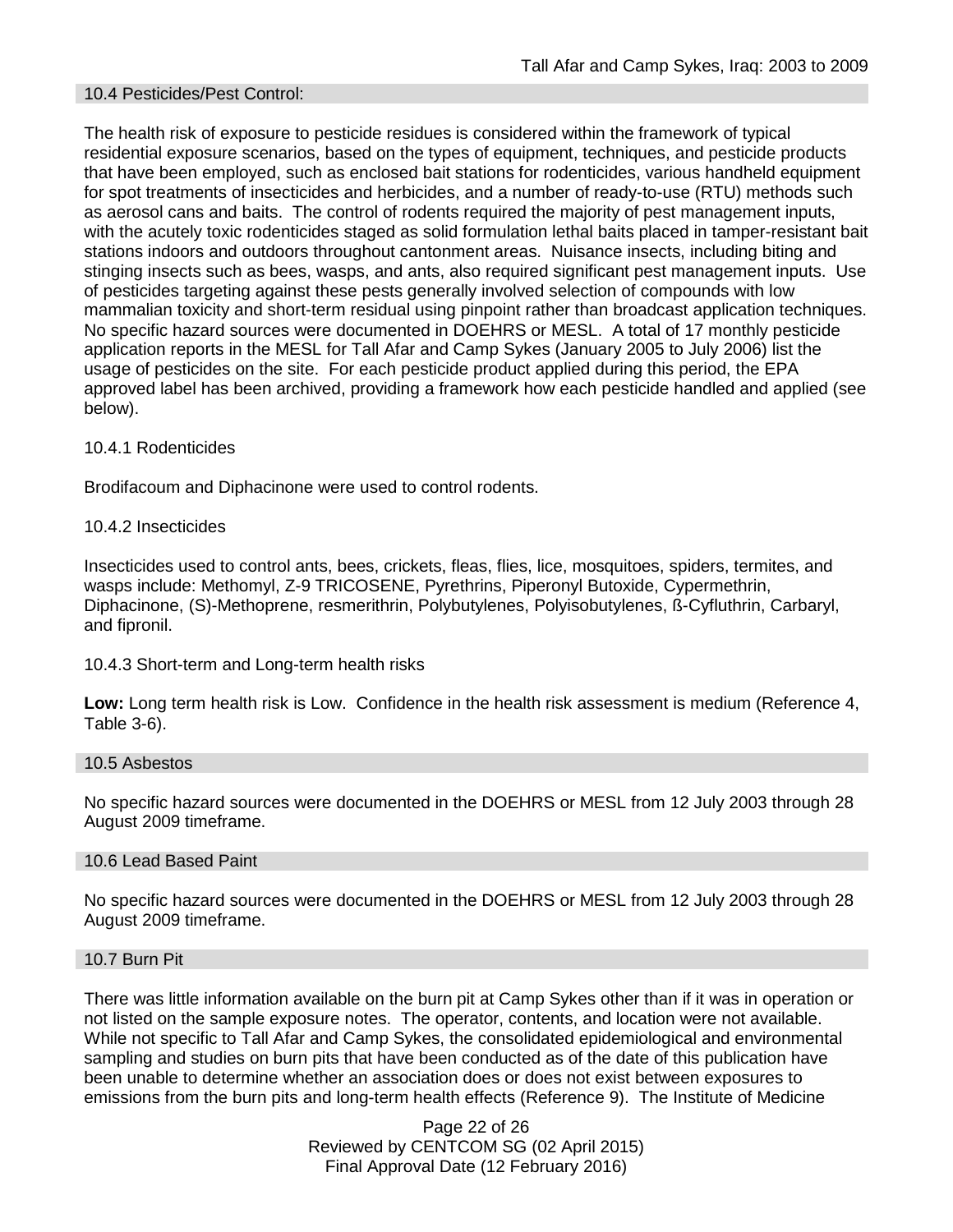committee's (Reference 9) review of long-term health consequences of exposure to burn pits in Iraq and Afghanistan suggests that service in Iraq or Afghanistan (i.e., a broader consideration of air pollution than exposure only to burn pit emissions) may be associated with long-term health effects, particularly in susceptible (e.g., those who have asthma) or highly exposed subpopulations, such as those who worked at or near the burn pit. Such health effects would be due mainly to high ambient concentrations of PM from both natural and anthropogenic sources, including military sources. If that broader exposure to air pollution turns out to be relevant, potentially related health effects of concern are respiratory and cardiovascular effects and cancer. Susceptibility to the PM health effects could be exacerbated by other exposures, such as stress, smoking, local climatic conditions, and co-exposures to other chemicals that affect the same biologic or chemical processes. Individually, the chemicals measured at burn pit sites in the study were generally below concentrations of health concern for general populations in the United States. However, the possibility of exposure to mixtures of the chemicals raises the potential for health outcomes associated with cumulative exposure to combinations of the constituents of burn pit emissions and emissions from other sources.

10.7.1 Particulate matter, less than 10 micrometers (PM $_{10}$ )

10.7.2 Exposure Guidelines:

Short Term (24-hour) PM<sub>10</sub> (μg/m<sup>3</sup>):  $\hspace{2cm}$  Long-term PM<sub>10</sub> MEG (μg/m<sup>3</sup>):

- 
- Marginal MEG = 420
- Critical MEG  $= 600$

10.7.2.1 Sample data/Notes:

• Negligible MEG = 250 **•** Not defined and not available.

A total of 5 valid PM<sub>10</sub> air samples identified with burn pits were collected in 2008. The range of 24hour PM<sub>10</sub> concentrations was 234 μg/m<sup>3</sup> – 422 μg/m<sup>3</sup> with an average concentration of 339 μg/m<sup>3</sup>.

10.7.2.2 Short-term health risks:

**Low:** The short-term PM<sub>10</sub> health risk assessment was low based on average and peak PM<sub>10</sub> concentrations, and the likelihood of exposure at these hazard severity levels. A low health risk assessment for typical and peak exposure concentrations suggests that short-term exposure to  $PM_{10}$  at Tall Afar and Camp Sykes was expected to have little to no impact on the mission (Reference 4, Table 3-2). Daily average health risk levels for  $PM_{10}$  show no hazard for 20% and low health risk for 80% of the time. Confidence in the short-term  $PM_{10}$  health risk assessment was low (Reference 4, Table 3-6).

The hazard severity was negligible for average  $PM_{10}$  exposures in 2008. The results indicate that for a negligible hazard severity a few personnel may experience notable mild eye, nose, or throat irritation; most personnel will experience only mild effects. Pre-existing health conditions (e.g., asthma, or cardiopulmonary diseases) may be exacerbated (Reference 4, Table 3-11).

For the highest observed  $PM_{10}$  exposure, the hazard severity was marginal. During peak exposures at the marginal hazard severity a majority of personnel will experience notable eye, nose, and throat irritation and some respiratory effects. Some lost-duty days are expected. Significant aerobic activity will increase risk. Those with a history of asthma or cardiopulmonary disease are expected to experience increased symptoms (Reference 4, Table 3-11).

10.7.2.3 Long-term health risk:

Page 23 of 26 Reviewed by CENTCOM SG (02 April 2015) Final Approval Date (12 February 2016)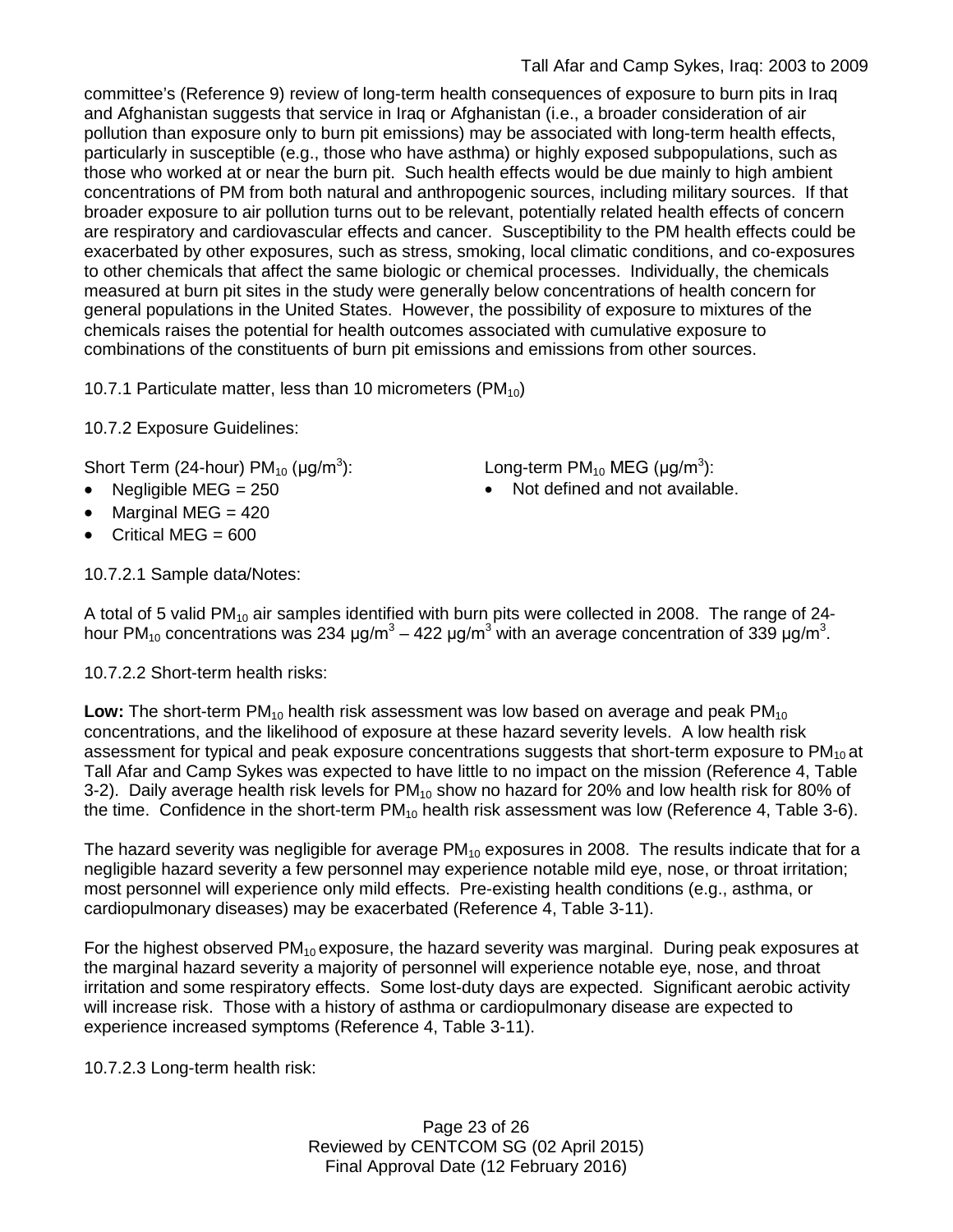**Not Evaluated-no available health quidelines**. The EPA has retracted its long-term NAAQS for PM<sub>10</sub> due to an inability to clearly link chronic health effects with chronic  $PM_{10}$  exposure levels.

10.7.3 Particulate matter, less than 2.5 micrometers (PM $_{2.5}$ )

10.7.4 Exposure Guidelines

Short Term (24-hour)  $PM_{2.5}$  ( $\mu$ g/m<sup>3</sup>):

- 
- Marginal MEG = 250 Marginal MEG = 65
- Critical MEG  $= 500$

): Long-term PM<sub>2.5</sub> MEG (µg/m<sup>3</sup>):

- Negligible MEG = 65 Negligible MEG = 15
	-

10.7.4.1 Sample data/Notes:

A total of 4 valid  $PM_{2.5}$  air samples identified with burn pits were collected in 2008. The range of 24hour PM<sub>2.5</sub> concentrations was 75 μg/m<sup>3</sup> – 127 μg/m<sup>3</sup> with an average concentration of 108 μg/m<sup>3</sup>.

10.7.4.2 Short-term health risks:

Low: The short-term PM<sub>2.5</sub> health risk assessment for peak sample concentrations is Low for 2008 and for average sample concentrations low for 2008. A low health risk suggests little or no impact on accomplishing the mission (Reference 4, Table 3-2). Daily average health risk levels for  $PM<sub>2.5</sub>$  show low health risk for 100% of the time. Confidence in the short-term  $PM<sub>2.5</sub>$  health risk assessment was low (Reference 4, Table 3-6).

The hazard severity was negligible for average  $PM_{2.5}$  sample concentrations in 2008. The results indicate that for a negligible hazard severity a few personnel may experience notable mild eye, nose, or throat irritation; most personnel will experience only mild effects. Pre-existing health conditions (e.g., asthma, or cardiopulmonary diseases) may be exacerbated (Reference 4, Table 3-11).

For the highest observed  $PM<sub>2.5</sub>$  exposure, the hazard severity was negligible. During negligible hazard severity a few personnel may experience notable mild eye, nose, or throat irritation; most personnel will experience only mild effects. Pre-existing health conditions (e.g., asthma, or cardiopulmonary diseases) may be exacerbated (Reference 4, Table 3-11).

10.7.4.3 Long-term health risks:

**Insufficient data to characterize risk.** There were insufficient samples to characterize long-term risk in 2008.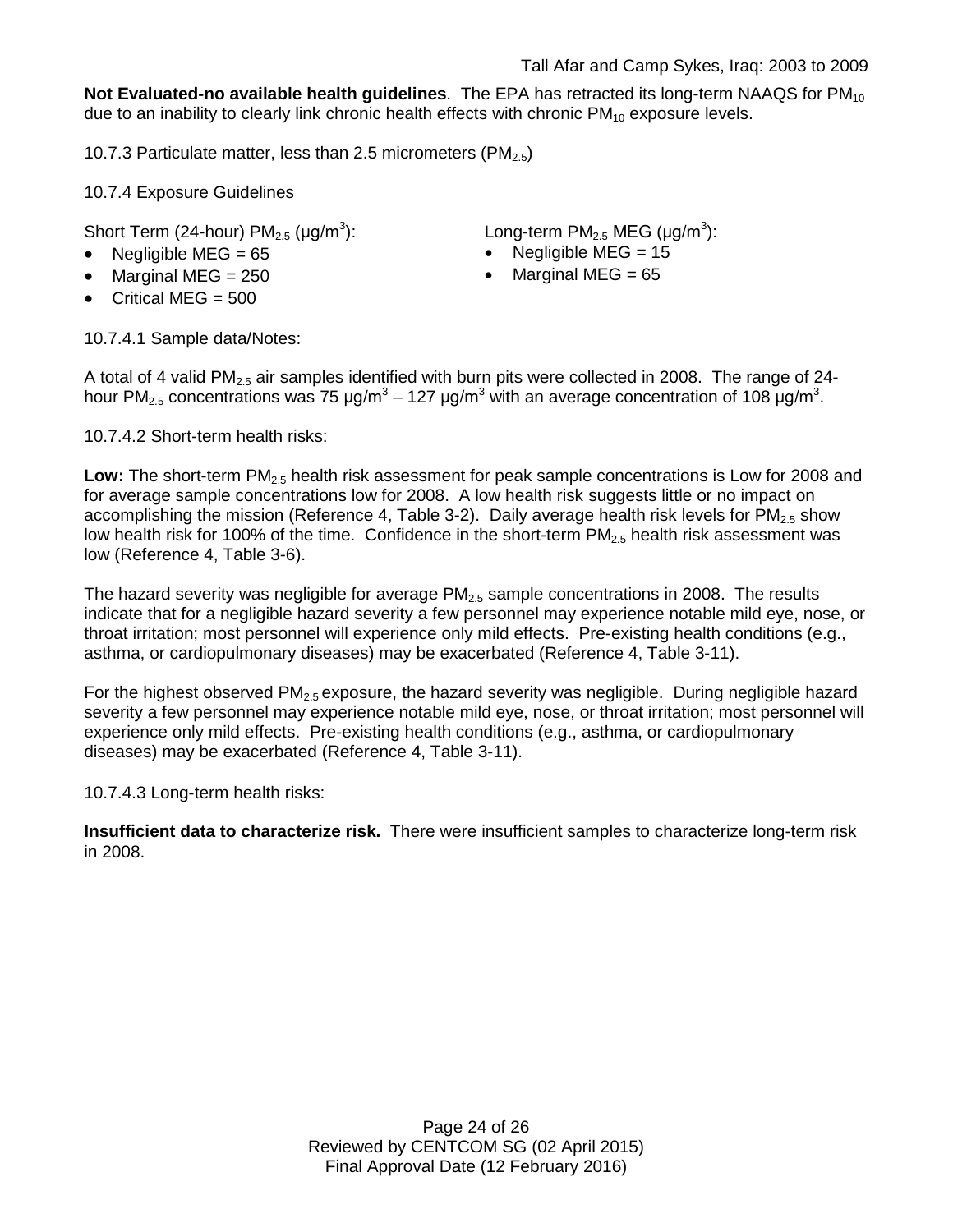## **11 References[1](#page-24-0)**

 $\overline{a}$ 

- 1. Defense Occupational and Environmental Health Readiness System (referred to as the DOEHRS-EH database) at https://doehrs-ih.csd.disa.mil/Doehrs/. Department of Defense (DoD) Instruction 6490.03, *Deployment Health*, 2006.
- 2. DoDI 6055.05, Occupational and Environmental Health, 2008.
- 3. Joint Staff Memorandum (MCM) 0028-07, Procedures for Deployment Health Surveillance, 2007.
- 4. USA PHC TG230, June 2013 Revision.
- 5. DoD MESL Data Portal: https://mesl.apgea.army.mil/mesl/.Some of the data and reports used may be classified or otherwise have some restricted distribution.
- 6. Modification 12 to United States Central Command Individual Protection and Individual Unit Deployment Policy, 13 December 2013.
- 7. Clinical Toxinology Resources: http://www.toxinology.com/. University of Adelaide, Australia.
- 8. Goldman RF. 2001. Introduction to heat-related problems in military operations. *In*: Textbook of military medicine: medical aspects of harsh environments Vol. 1, Pandolf KB, and Burr RE (Eds.), Office of the Surgeon General, Department of the Army, Washington DC.
- 9. IOM (Institute of Medicine). 2011*.* Long-term health consequences of exposure to burn pits in Iraq and Afghanistan*.* Washington, DC: The National Academies Press.

Page 25 of 26 Reviewed by CENTCOM SG (02 April 2015) Final Approval Date (12 February 2016)

<span id="page-24-0"></span> $1$  NOTE. The data are currently assessed using the 2013 TG230. The general method involves an initial review of the data which eliminates all chemical substances not detected above 1-yr negligible MEGs. Those substances screened out are not considered acute or chronic health hazards so are not assessed further. For remaining substances, acute and chronic health effects are evaluated separately for air water (soil is only evaluated for long term risk). This is performed by deriving separate short-term and long term population exposure level and estimates (referred to as population exposure point concentrations (PEPC)) that are compared to MEGs derived for similar exposure durations. If less than or equal to negligible MEG the risk is Low. If levels are higher than negligible then there is a chemical-specific toxicity and exposure evaluation by appropriate SMEs, which includes comparison to any available marginal, critical or catastrophic MEGs. For drinking water 15 L/day MEGs are used for the screening while site specific 5-15 L/day are used for more detailed assessment. For nondrinking water (such as that used for personal hygiene or cooking) the 'consumption rate' is limited to 2 L/day (similar to the EPA) which is derived by multiplying the 5 L/day MEG by a factor of 2.5. This value is used to conservatively assess non drinking uses of water.